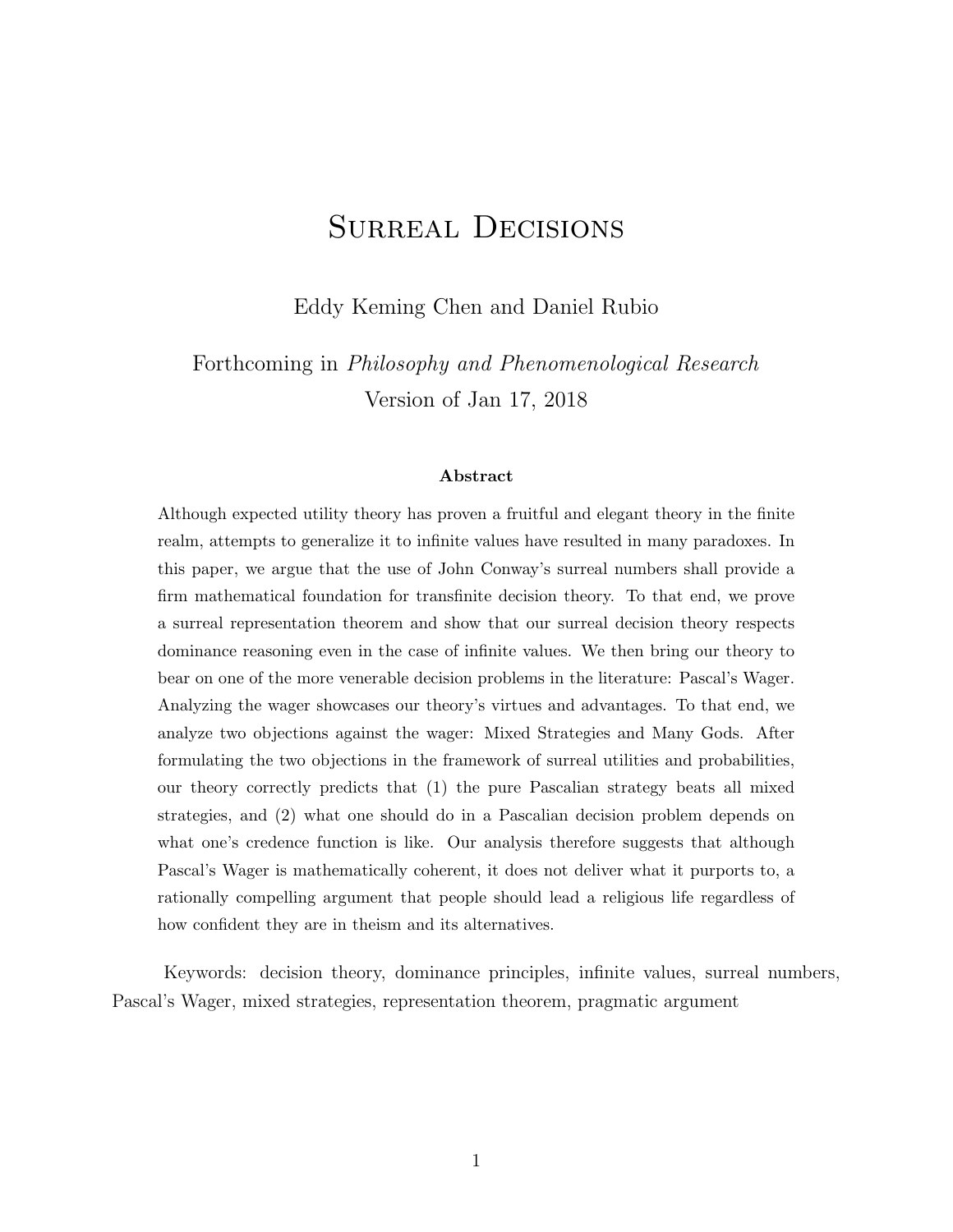# Contents

|                | 1 Introduction                                                | $\overline{2}$ |  |  |  |  |  |
|----------------|---------------------------------------------------------------|----------------|--|--|--|--|--|
|                | <b>Problems With the Infinite</b>                             | 3              |  |  |  |  |  |
| 3              | <b>A Surreal Solution</b>                                     |                |  |  |  |  |  |
|                | 3.1<br>3.2                                                    | 8<br>9         |  |  |  |  |  |
|                | 3.3                                                           | 10             |  |  |  |  |  |
|                | 3.3.1 What Surreal Credences Might Represent                  | 10             |  |  |  |  |  |
|                | Technical Prospects for a Surreal Probability Theory<br>3.3.2 | 11             |  |  |  |  |  |
| $\overline{4}$ | Pascal's Wager                                                | 13             |  |  |  |  |  |
|                | 4.1                                                           | 14             |  |  |  |  |  |
|                | 4.2                                                           | 16             |  |  |  |  |  |
|                | 4.3                                                           | 18             |  |  |  |  |  |
|                | 4.4                                                           | 20             |  |  |  |  |  |
| $5^{\circ}$    | Conclusion                                                    | 22             |  |  |  |  |  |
|                | A Appendix                                                    | 23             |  |  |  |  |  |

# <span id="page-1-0"></span>1 Introduction

Infinities have bedeviled decision theorists since the early days of the Port Royal Logic. First came Pascal's Wager, with the use of single-state infinite utilities underlying the (in)famous argument for theism; next came the St. Petersburg Game—the first game to reveal the counterintuitive consequences of infinitely many possible outcomes. Many others have followed. Since then, decision theorists have taken two broad approaches: the *strict* finitist strategy, which steadfastly bans infinities outright, and the *open arms* strategy, which has embraced infinity in all of its counterintuitive glory and employed increasingly sophisticated mathematics to smooth out the paradoxes.

We consider the strict finitist strategy—despite its impressive pedigree—to be less than fully satisfactory.<sup>[1](#page-0-0)</sup> We find decision problems with transfinite utilities (or transfinite state spaces) to be no less sensible or well-formed than those involving only finite ones. Unfortunately, standard expected utility (EU) theory is not well-equipped to handle them. After examining the structure of infinitistic decision puzzles, we observe that the origin of the

<sup>&</sup>lt;sup>1</sup>In fact, it is not satisfactory at all when the agent has genuinely non-Archimedean preferences: for three lotteries x, y, and z, the agent would not trade y for any real-valued multiples of x, and she would not trade  $z$  for any real-valued multiples of  $y$ .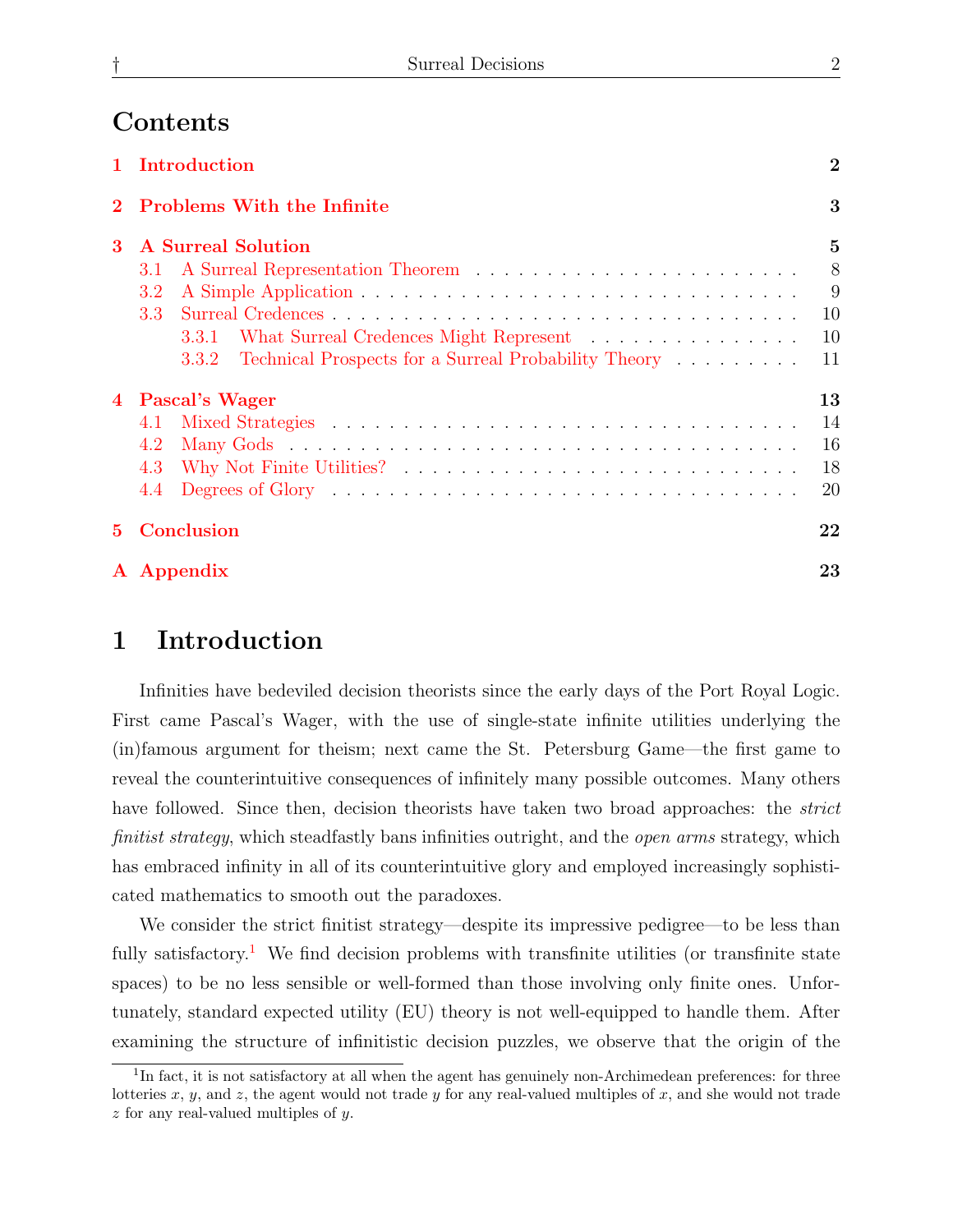problem lies not in the general conceptual framework of EU theory but in the limitation of the mathematical representations of infinite utilities. That is, in the infinite realm, the usual mathematical framework (including real analysis) no longer faithfully represents the rational EU preference structures. In Alan Hajek's terms, we need better technology! We therefore offer, as a conservative extension of finitist EU theory and a solution to this problem, a decision theory framed entirely in John Conway's surreal numbers. In this work, we confine ourselves to finite state spaces; while we believe that future work will show surreal decision theory to be a fruitful framework for approaching the problems of infinite state spaces, this is still work in progress and will depend on development of ongoing research in surreal analysis.

Our paper proceeds as follows: In  $\S2$ , we offer some motivations for introducing surreals into decision theory. In §3, we give the reader a brief guided tour of surreal mathematics, highlighting their most useful properties, then prove a von Neumann-Morgenstern representation theorem for surreal utilities, and finally discuss the meaning of surreal credences. In §4, we apply our theory to bear on Pascal's Wager and two oft-cited objections against it: Mixed Strategies and Many Gods. After formulating the two objections in the framework of surreal utilities and probabilities, our theory suggests that although Pascal's Wager is mathematically coherent, it does not deliver what it purports to do, i.e. convince people that they should lead a Christian life regardless of how confident they are in theism and its alternatives. Next, we will explore an additional wrinkle: many popular religions do not offer a one-size-fits-all afterlife; in some forms of Christianity, Judaism, and Buddhism, we find a 'degrees of glory' eschatology, in which what sort of good afterlife is offered to the faithful (or bad afterlife to the infidel) depends on their earthly deeds. As we shall see, it can be faithfully modeled in our theory.

### <span id="page-2-0"></span>2 Problems With the Infinite

According to the standard expected utility (EU) theory, we compute the value of a gamble by taking its expected utility. Roughly, this means that we multiply the utility of each possible outcome by the utility an agent assigns to that outcome. More formally, where G is a gamble  $\{x_1, cr_1; x_2, cr_2; ...; x_n, cr_n; ... \}$ , cr is the agent's credence function, and  $u(x_i)$ is the agent's utility for state  $x_i$ , the expected utility of the gamble G is:

$$
EU(G) = \sum_{i=1}^{n} cr_i u(x_i)
$$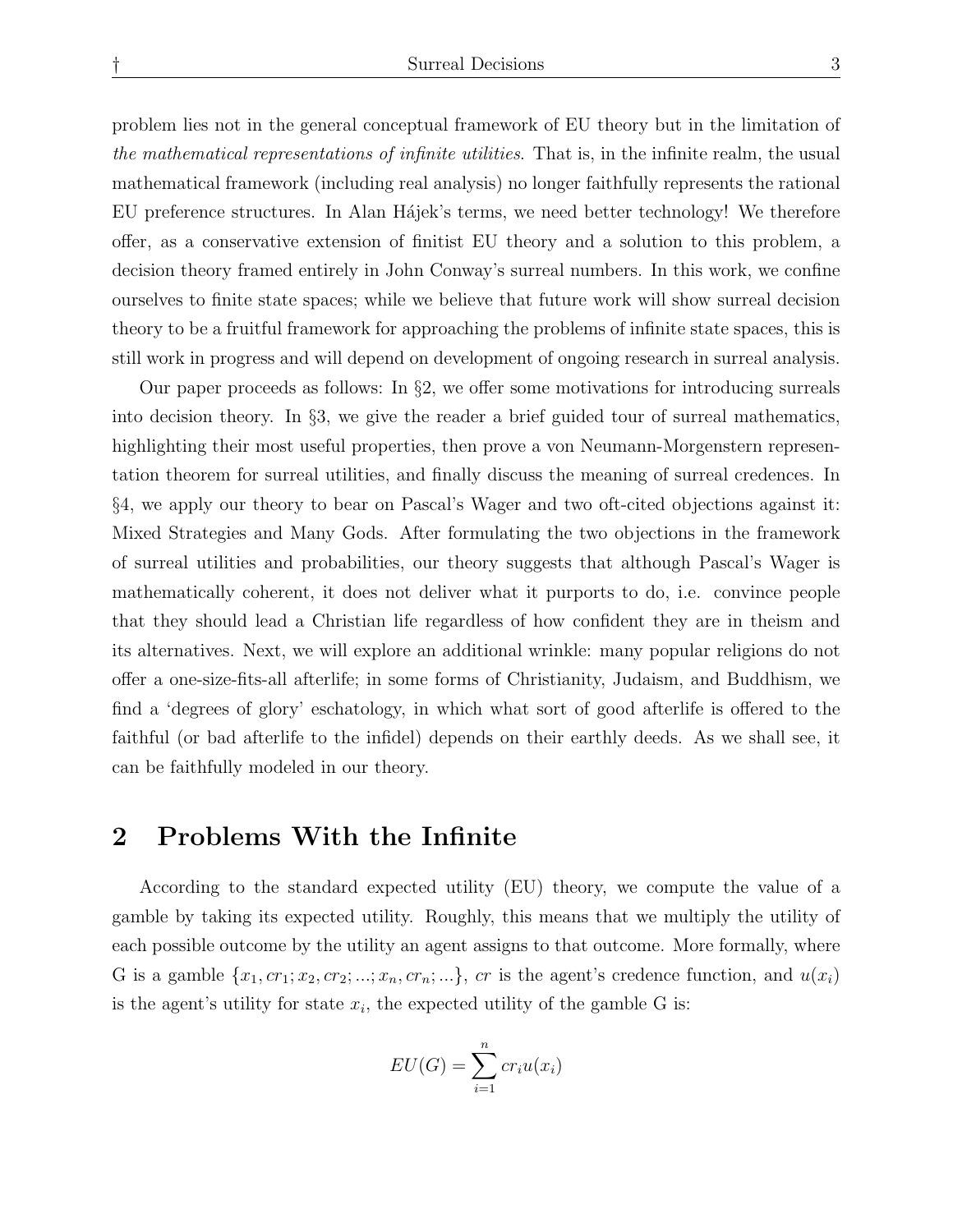where  $\sum_{n=1}^{\infty}$  $\frac{i=1}{i}$  $cr_i = 1.$ 

In orthodox decision theory, it is assumed that utilities are bounded and draw numbers from R. This stipulation leads to an elegant theory, but there are a number of gambles that seem possible but that violate the boundedness of utility constraint. Pascal's Wager and the St. Petersburg Game are the most historically noteworthy. In order to analyze these, many decision theorists have considered a simple infinitistic decision theory where the domain of the utility function is enriched with a positive and a negative infinity and the expected utility rule is modified to accommodate countable sums.

But this simple change, together with the prescription that agents should (only) maximize expected utilities, yields counter-intuitive advice in many situations. Indeed, it yields advice that violates the traditional Independence axiom of standard decision theories. Consider the following trio of simple gambles:

Infinity or Nothing: you are offered a coin flip that yields infinite utility if heads, and nothing if tails. The gamble is thus  $G_1 = \{.5, \infty, .5, 0\}.$ 

Infinity or Something: you are offered a coin flip that yields infinite utility if heads, and utility 10,000 if tails. The gamble is thus  $G_2 = \{.5, \infty, .5, 10, 000\}.$ 

Infinity or Bust: you are offered a coin flip that yields infinite utility if heads, and -10,000 utility if tails. The gamble is thus  $G_3 = \{.5, \infty, .5, -10, 000\}.$ 

We submit that the rational preferences over  $G_1, G_2$ , and  $G_3$  is:  $G_2 > G_1 > G_3$ . Dominance reasoning agrees with us, since  $G_2$  weakly dominates both  $G_1$  and  $G_3$ , while  $G_1$  weakly dominates  $G_3$ . But (as the reader can easily verify)  $EU(G_1) = EU(G_2) = EU(G_3) = \infty$ , and so standard EU theory prescribes indifference.

And while EU makes bad predictions in the first simple series, matters get worse with the next trio of gambles:

Fair Infinity: you are offered a coin flip that yields infinite utility if heads, and infinite disutility if tails. The gamble is thus  $G_4 = \{.5, \infty, .5, -\infty\}.$ 

Biased Positive Infinity: you are offered a coin flip that yields infinite utility if heads, and infinite disutility if tails. the coin is biased 9:1 in favor of heads. The gamble is thus  $G_5 = \{.9, \infty, .1, -\infty\}.$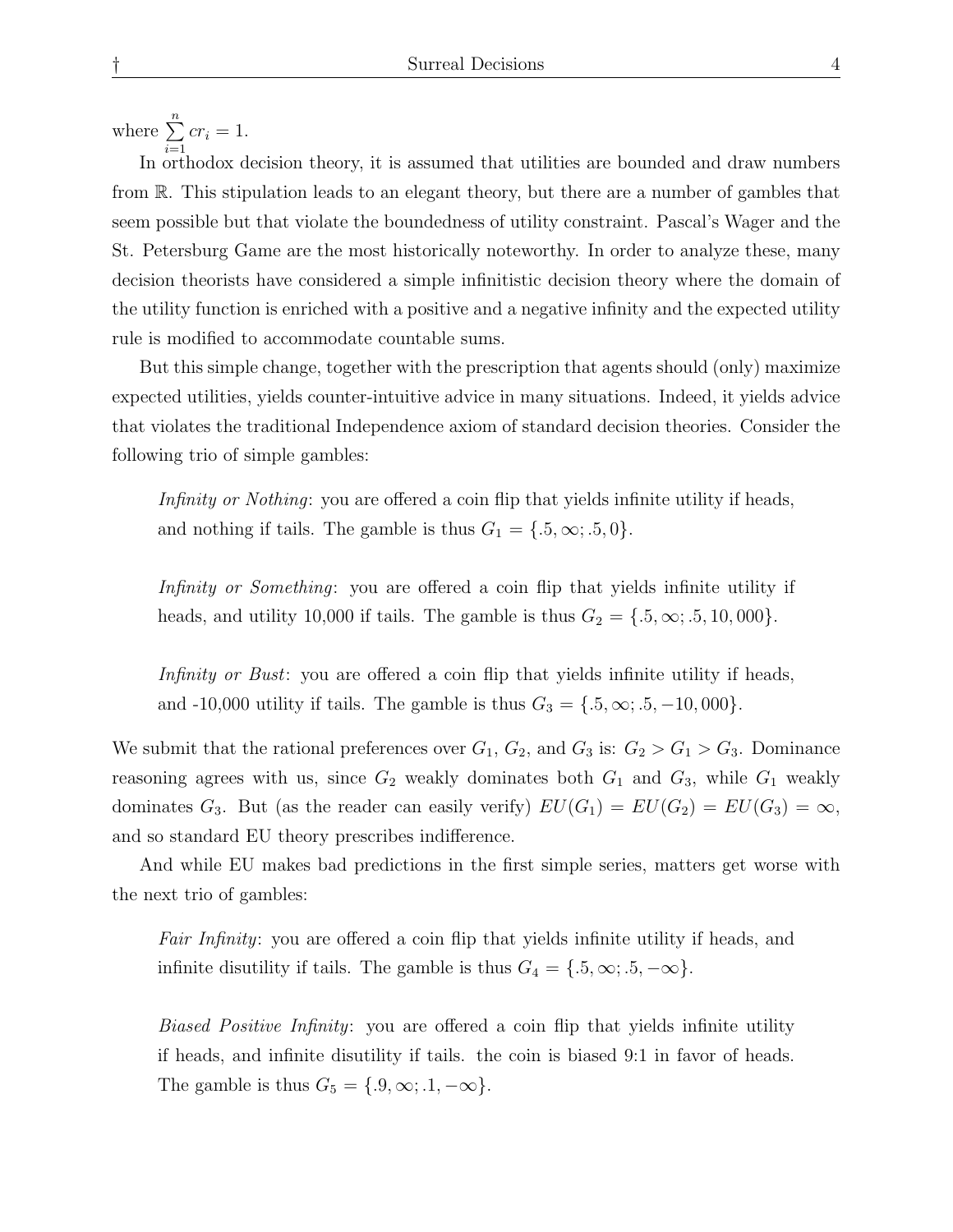Biased Negative Infinity: you are offered a coin flip that yields infinite utility if heads, and infinite disutility if tails. The coin is biased 9:1 against heads. The gamble is thus  $G_6 = \{.1, \infty, .9, -\infty\}.$ 

As before, we contend that there is a clear order of rational preference over these gambles:  $G_5 > G_4 > G_6$ . But EU theory makes no predictions here, for the value of  $\infty - \infty$  is not well-defined.

Part of the problem comes from the inherent vagueness of  $\infty$ . While it is good enough for the calculus or real analysis, any rigorous attempt to do transfinite arithmetic must enter Cantor's paradise. Thus, a first-pass fix would assign cardinal numbers as utilities and use cardinal arithmetic to calculate the expected utilities. Using cardinal arithmetic, we would get the following values for our simple gambles:

 $G_1 = .5\aleph_0$ 

- $G_2 = .5\aleph_0 + 5,000$
- $G_3 = .5\aleph_0 5,000$
- $G_4 = .5\aleph_0 .5\aleph_0$

$$
G_5 = .9\aleph_0 - .1\aleph_0
$$

$$
G_6 = .1\aleph_0 - .9\aleph_0
$$

Unfortunately, this is of no help to us. Cardinal arithmetic also has the absorption property. Assuming the axiom of choice, if either  $\kappa$  or  $\mu$  is infinite, then  $\kappa + \mu = \max{\kappa, \mu}$ , and  $\kappa \times \mu = \max{\kappa, \mu}$ . Furthermore,  $\aleph_0 - \aleph_0$  is not well-defined. So the results still diverge from the usual intuitions (or the advice of dominance reasoning), and the latter series is still without a numerical evaluation.

Cardinal arithmetic is not the only way to operate on transfinite numbers. There is also ordinal arithmetic. Ordinal arithmetic lacks the absorption property, but is noncommutative, which makes it singularly unfit for decision theory. And to add insult to injury,  $\omega - \omega$  remains undefined.

# <span id="page-4-0"></span>3 A Surreal Solution

As we saw in §2, transfinite decision theory requires the ability to perform arithmetic operations on finite and infinite numbers, with commutativity and non-absorption (and other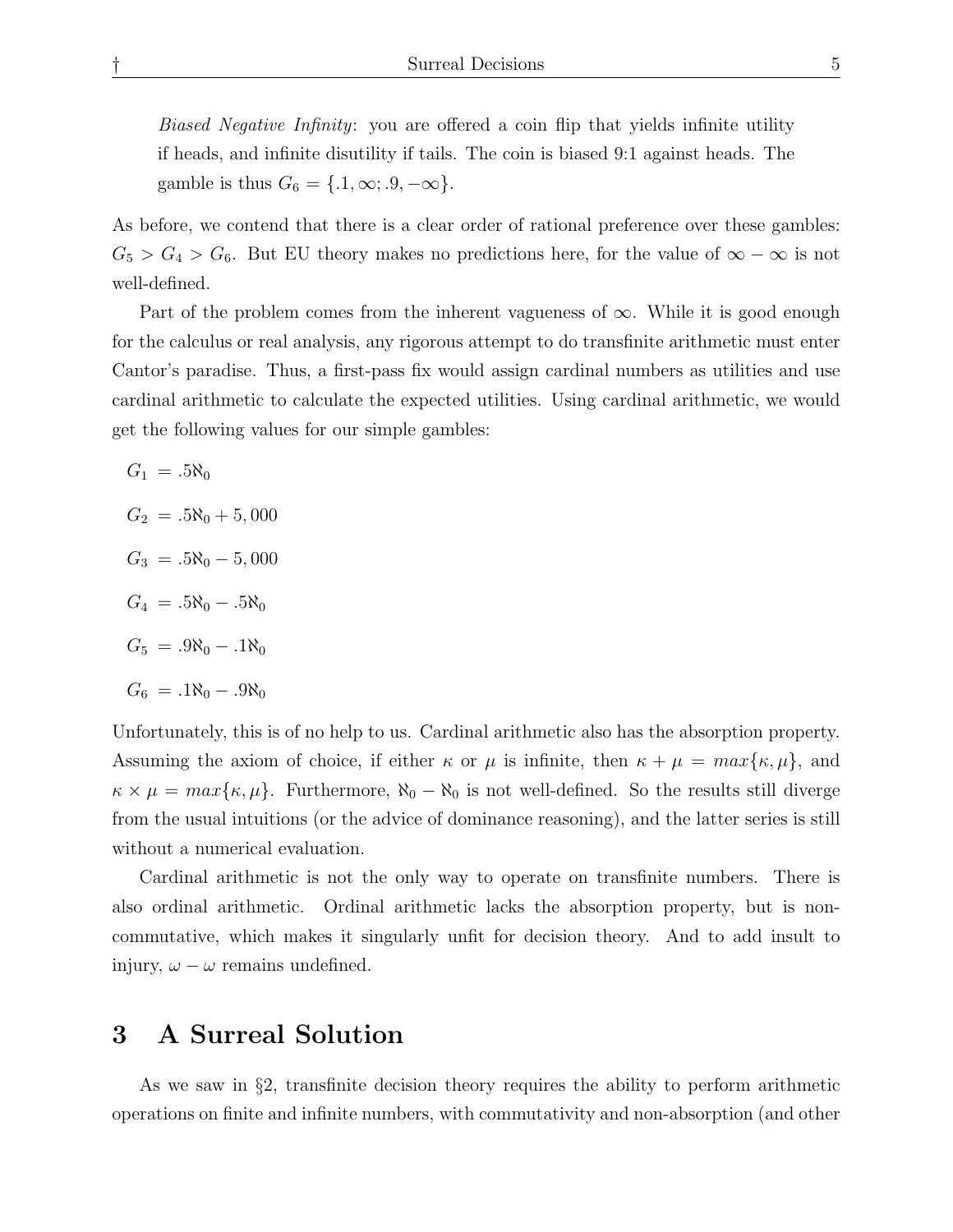standard desirable properties of addition), and where every number—finite and transfinite has an additive inverse (so that, for example,  $\omega - \omega$ , is defined). More precisely, we require:

- 1. an ordered-field including all reals and ordinals;
- 2. addition in that field that is commutative, non-absorptive, and such that each element has an additive inverse;
- 3. multiplication in that field that is commutative, non-absorptive, and such that each non-zero element has a multiplicative inverse.

In short: a number system and accompanying operations that allow us to treat finite and transfinite numbers in similar and familiar ways.

Fortunately, John Conway discovered (or invented, depending on your philosophy of mathematics) such a field, and began its exploration in his  $On\ Numbers\ and\ Games$  (1974). Conway called the objects he discovered surreal numbers. For those familiar with Dedekind's construction of the reals out of the rationals, it may be helpful to note that Conway's construction is quite similar to Dedekind's. Except, rather than using the rationals, Conway uses the ordinals. Nevertheless, we can think of surreal numbers as (equivalence classes of) "Dedekind cuts" on ordinals. They are defined recursively as follows:[2](#page-0-0)

DEFINITION 1: If L and R are sets of numbers, and no  $x \in L \ge \text{any } y \in R$ , then  $\{L|R\}$  is a number.

CONVENTION 1: If  $x = \{L|R\}$ , we will write  $x^L$  as a convention for the typical member of L, and  $x^R$  for the typical member of R

DEFINITION 2:  $x \geq y$  iff no  $x^R \leq y$  and no  $y^L \geq x$ 

Other familiar ordering relations are defined in the usual way.[3](#page-0-0)

Definition 1 looks circular. Fortunately, the null set is trivially a set of numbers, and so our first surreal number is  $\{\emptyset | \emptyset \} = 0^{4}$  $\{\emptyset | \emptyset \} = 0^{4}$  $\{\emptyset | \emptyset \} = 0^{4}$  From 0, we gain two new numbers:  $\{0 | \emptyset \} = 1$  and  $\{\emptyset | 0\} = -1$ . From these numbers, we can find yet more numbers, including  $\{\{0, 1, 2, 3, 4...\}|\emptyset\}$  $\omega$ ,  $\{\{0\}|\{1, 1/2, 1/4, 1/8...\}\}=1/\omega$ ,  $\{\{0, 1, 2, 3, 4...\}\omega\}=\omega-1$ . In order to avoid tedious

<sup>2</sup>Conway [1974]

 $x^3x \not\geq y$  iff not  $x \geq y, x > y$  iff  $x \geq y$  and  $y \not\geq x, x = y$  iff  $x \geq y$  and  $y \geq x$ .

<sup>&</sup>lt;sup>4</sup>A similar trick saves Definition 2 from circularity, for it allows us to prove that  $0 \ge 0$ .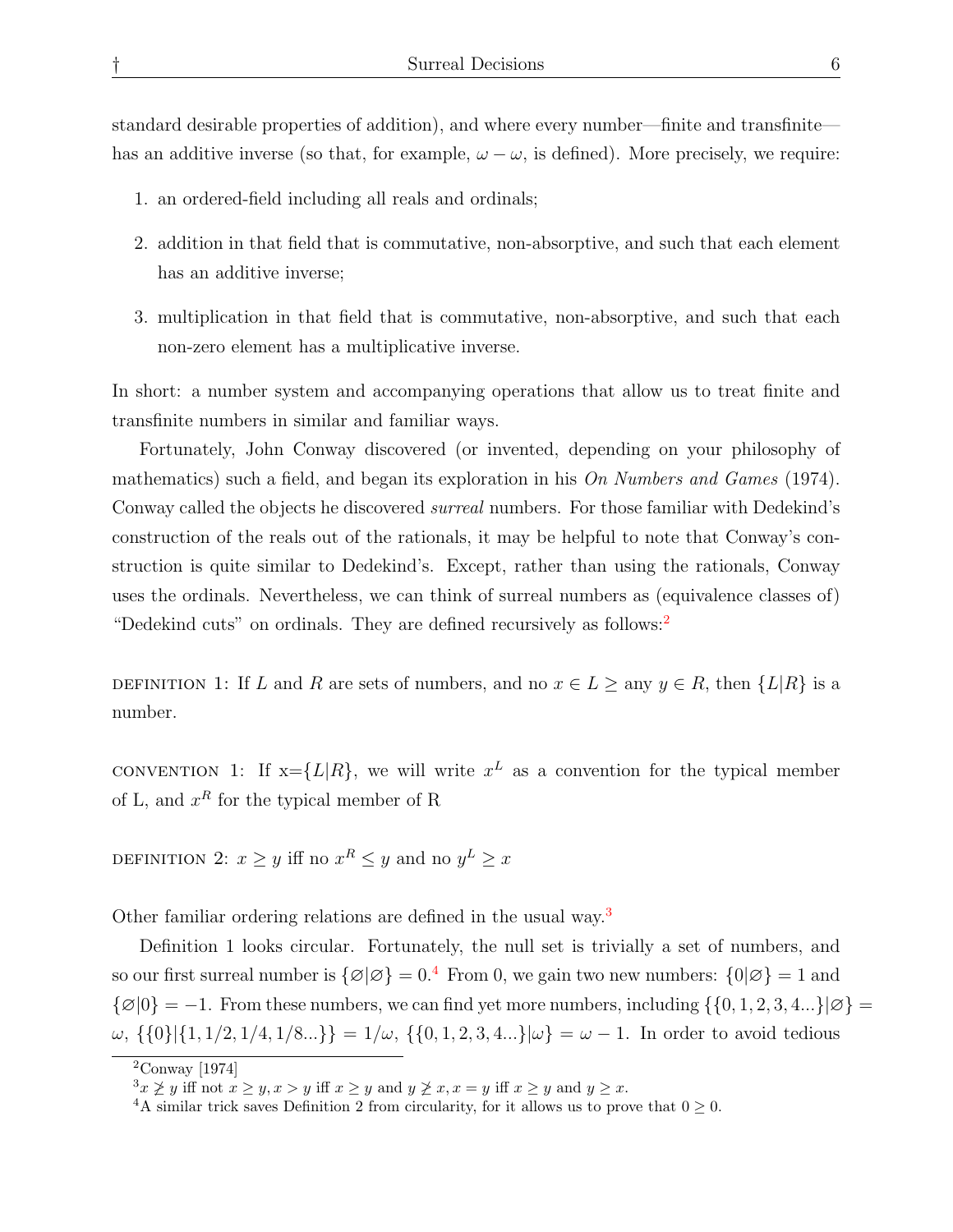

Figure 1: The Surreal Tree

iterations, we can see the structure of the surreals laid out in figure 1. We use No to denote the class of numbers created by repeated application of definition 1, and the iteration of definition 1 on which *n* is found its 'birthday.'<sup>[5](#page-0-0)</sup>

With a hearty stock of numbers, we can now set about defining arithmetic operations.

DEFINITION 3:  $x + y = \{x^L + y, x + y^L | x^R + y, y^R + x\}^6$  $x + y = \{x^L + y, x + y^L | x^R + y, y^R + x\}^6$ 

DEFINITION 4:  $-x = \{-x^L | -x^R\}$ 

 $0 + 0 = {\emptyset + 0, 0 + \emptyset | \emptyset + 0, 0 + \emptyset} = {\emptyset | \emptyset} = 0;$  $0 + 1 = {\emptyset + 1, 0 + 0 | \emptyset + 1, 0 + \emptyset} = {0}$ 

(In the second to last step, we have applied a theorem that allows us to simplify the surreal numbers without losing the equality.) Definition 5 secures the base case in the same way.

<sup>&</sup>lt;sup>5</sup>So the birthday of 0 is day 0 the birthday of 1,  $-1$  is day 1, etc. Notice that Definitions 1 and 2 also explain why surreal numbers are equivalence classes of "cuts." For example, although  $2 \equiv \{1\}$ , i.e. the name of  $\{1\}$  is "two," we can easily prove that  $2 = \{-1, 0, 1\} = \{-1, 1\} = \{0, 1\} = \{1\}$ .

 $6$ Again, this definition looks circular, as we seem to be defining addition from addition. Here we used the notational convention that adding a number to a set is just adding that number to every member of the set. For example,  $x^L + y$  means adding y to every member of  $x^L$ . Since there is no member in the empty set  $\emptyset$ , we automatically have the base case. Applying the base case, we have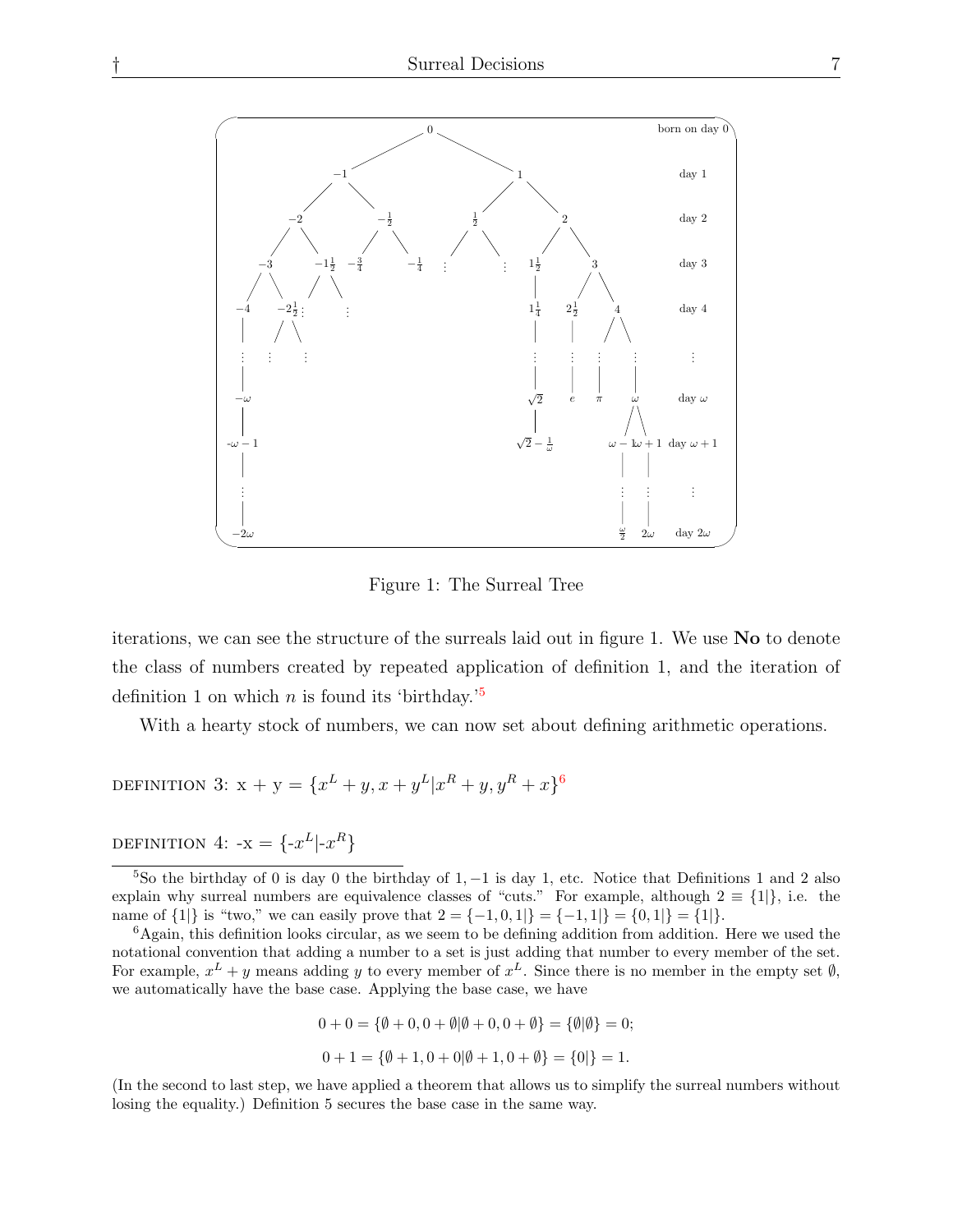DEFINITION 5:  $x \times y = \{x^L \times y + y^L \times x - x^L \times y^L, x^R \times y + y^R \times x - x^R \times y^R | x^L \times y^R \}$  $y + y^R \times x - x^L \times y^R, x^R \times y + y^L \times x - x^R \times y^L$ 

These definitions make No an ordered field including all reals and all ordinals (in fact, Conway proves that it is a universally embedding field). We refer the interested reader to Conway for the proofs and further details.<sup>[7](#page-0-0)</sup>

We end this quick introduction to the surreals with some remarks about the status of real numbers. As we can see from the surreal tree (Figure 1), we can find bona fide real numbers such as  $-2\frac{1}{2}$  $\frac{1}{2}, -2, -1, 0, \frac{1}{3}$  $\frac{1}{3}$ , 1,  $\sqrt{2}$ , 2,  $\pi$  among the surreals. Moreover, all of them can be explicitly identified. For example, with an intuitive mapping function  $f$ , we can identify the real number 0 with  $\{|\} = f(0)$ , any positive integer with  $\{f(x-1)|\}$ , any negative integer with  $\{|f(x+1)\}\$ , and any rational that is a dyadic fraction  $\frac{j}{2^k}$  (meaning that j, k are integers and k is positive) with  $\{f(\frac{j-1}{2^k})\}$  $\frac{-1}{2^k}$ )| $f(\frac{j+1}{2^k})$  $\left\{\frac{+1}{2^k}\right\}$ . For any real number x (such as  $\frac{1}{3}$  and  $\pi$ ) that is not a dyadic fraction, we define it as  $\{L|R\}$ , where L is the set of all dyadic fractions j  $\frac{j}{2^k}$  smaller than x and R is the set of all dyadic fractions larger than x. Two examples: (1)  $\frac{1}{3} = \{A|B\}$ , where A is the set of all dyadic fractions  $\frac{j}{2^k}$  smaller than  $\frac{1}{3}$ , and B is the set of all dyadic fractions larger than  $\frac{1}{3}$ ; (2)  $\pi = \{C|D\}$ , where C is the set of all dyadic fractions smaller than  $\pi$ , and D is the set of all dyadic fractions larger than  $\pi$ . Moreover, the mapping function f is provably a faithful embedding from the reals into the surreals (a homomorphism that preserves ordering, as well as addition, multiplication, and other algebraic operations).[8](#page-0-0)

### <span id="page-7-0"></span>3.1 A Surreal Representation Theorem

Given the above properties of surreal numbers, can we model rational preference structures using the surreal field? Indeed we can. Here we prove that we can represent a rational agent's preferences by a surreal-valued utility function. In so doing, we establish a mathematical foundation for surreal decision theory.

NOTATION 1: Let  $\star$  denote an embedding from the standard universe into the surreal universe. Let No denote a surreal model.

<sup>7</sup>Conway [1974], 15-44

<sup>8</sup>We refer the interested reader to Gonshor [1986] for the mathematical details and Chris Tondering's excellent notes for a clear introduction to the basic ideas.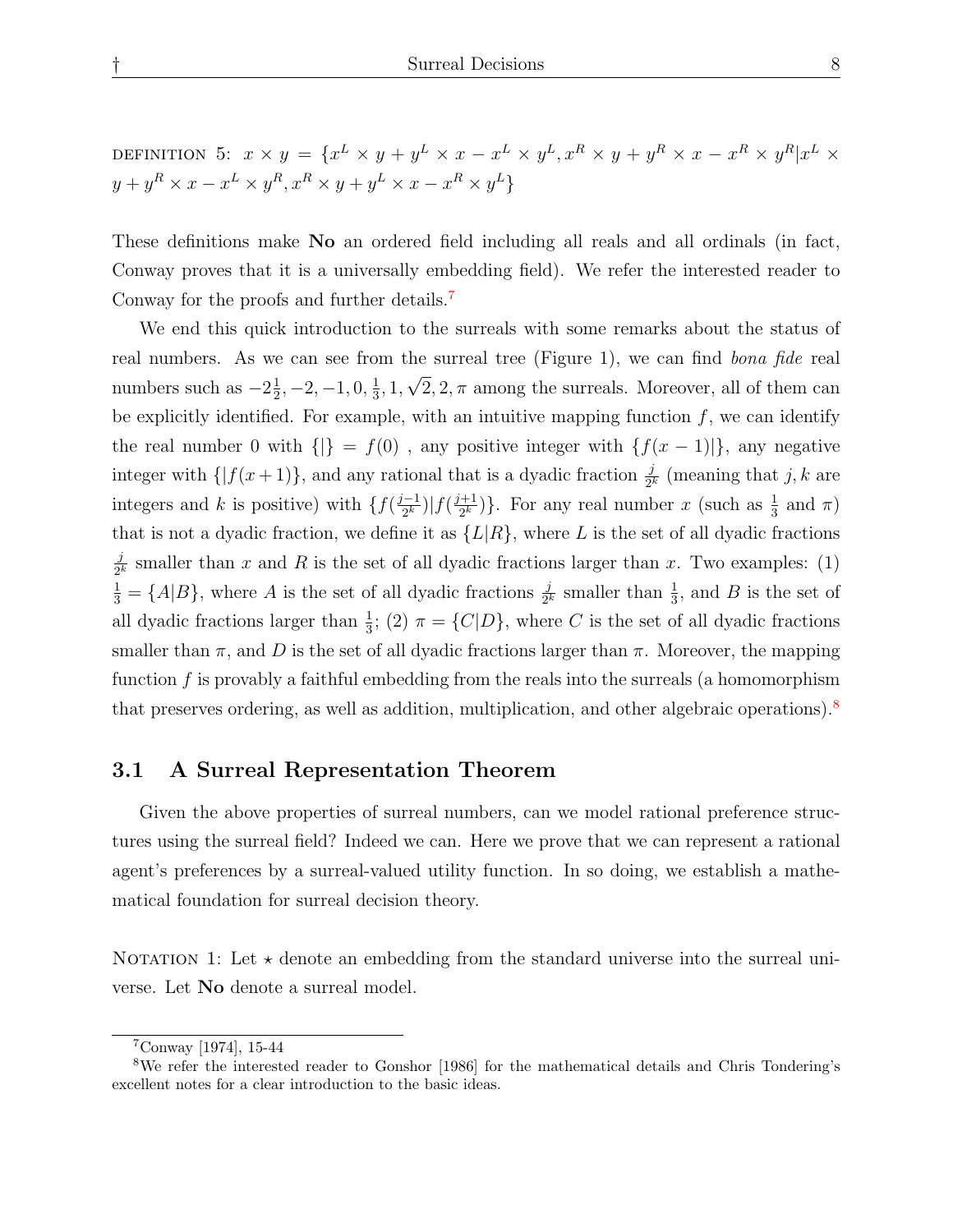theorem 1 (Surreal von Neumann-Morgenstern Theorem): Let X be a finite space of lotteries, and let  $\preceq$  be a binary relation  $\subseteq X \times X$ . Then  $\preceq$  admits an expected utility representation  $U : X \to \mathbb{N}$ o such that  $\forall x, y \in X$ 

 $U(x) \le U(y) \Leftrightarrow x \preceq y$  if and only if  $\preceq$  satisfies all of the following:

- 1. Completeness:  $\forall x, y \in X$ , either  $x \preceq y$  or  $y \preceq x$ .
- 2. Transitivity:  $\forall x, y, z \in X$ , if  $x \preceq y$  and  $y \preceq z$ , then  $x \preceq z$ .
- 3. Continuity $\star: \forall x, y, z \in X$ , if  $x \leq y \leq z$ , then there exist a surreal  $p \in \star [0, 1]$  such that  $px + (1 - p)z \sim y.$
- 4. Independence\*:  $\forall x, y, z \in X, \forall p \in \star (0,1], x \preceq y$  if and only if  $px + (1 p)z \preceq z$  $py + (1 - p)z$ .

Proof: See Appendix.

### <span id="page-8-0"></span>3.2 A Simple Application

With Surreal arithmetic thus defined and the representation theorem proven, we can represent a rational agent's preferences by a surreal-valued utility function. We now return to the games of §2. Recall the calculations we needed to make (with  $\infty$  precisified as the ordinal  $\omega$ :

 $G_1 = .5\omega$  $G_2 = .5\omega + 5,000$  $G_3 = .5\omega - 5,000$  $G_4 = .5\omega - .5\omega$  $G_5 = .9\omega - .1\omega$  $G_6 = .1\omega - .9\omega$ 

With either ordinal or cardinal arithmetics, we get results that disobey dominance reasoning and are therefore unacceptable. However, with surreal arithmetic operations, we get the intuitive results that respect dominance principles.  $G_2 > G_1 > G_3$ , and  $G_5 > G_4 > G_5$ .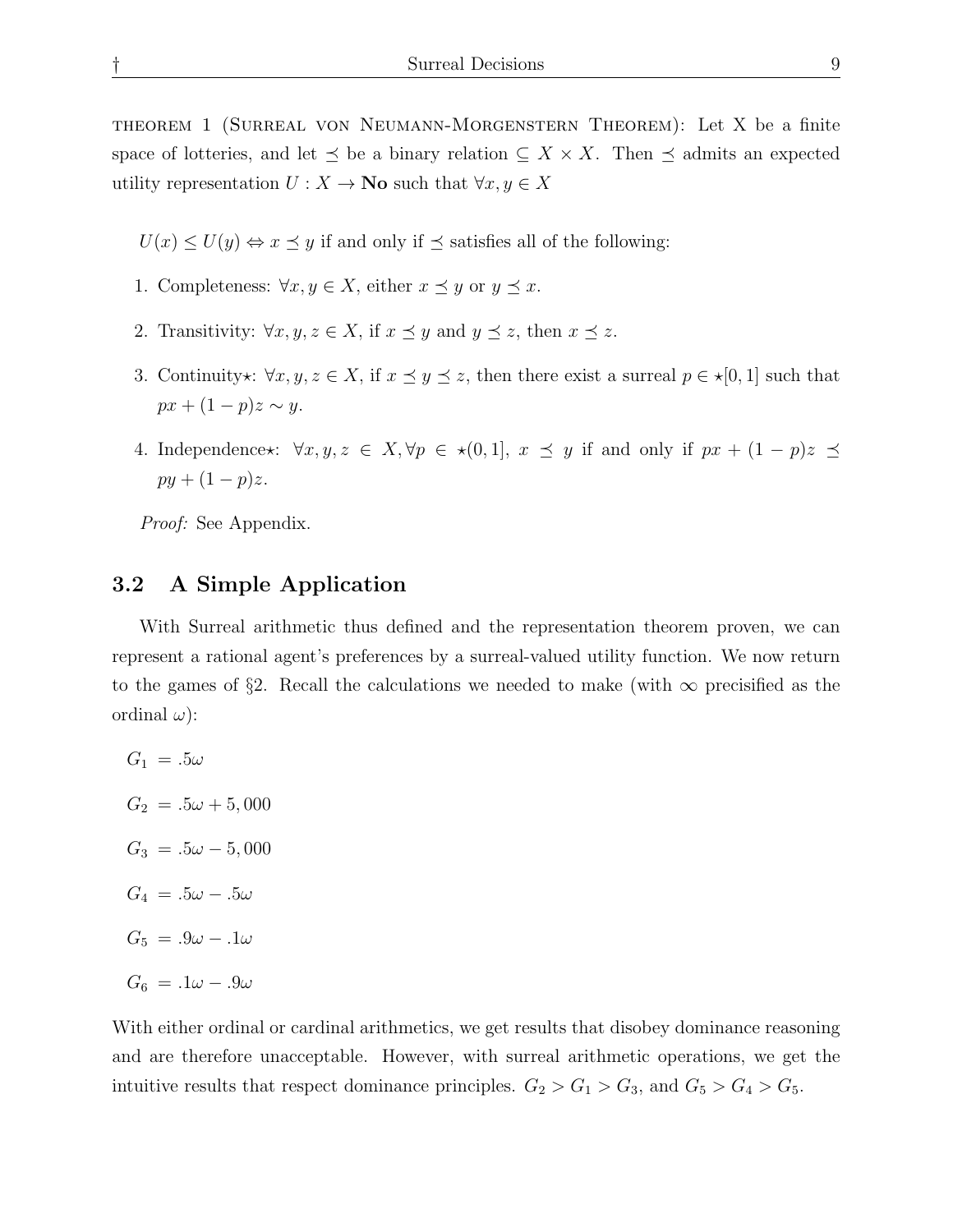Detailed calculations, even in this simple example, can be tedious. But for an illustration, we will show (with the help of some theorems in surreal analysis) that  $G_2 > G_1$ . (This method can be generalized to prove a general theorem about dominance in surreal decision theory.) We can use the definitions to show:

$$
.5\omega = .5\omega
$$

$$
0 \le 5,000
$$

$$
.5\omega + 0 = .5\omega
$$

Moreover, it is a theorem that  $x < x' \wedge y < y' \Rightarrow x + y < x' + y'$ . So we can conclude that  $.5\omega < .5\omega + 5,000.$ 

It is worth noting, although it plays no part here, that  $\omega - \omega$  is defined, and is 0 (because  $-\omega$  is the additive inverse of  $\omega$ ).

### <span id="page-9-0"></span>3.3 Surreal Credences

So far, especially in the proof of our representation theorem, we have assumed that credences can come in surreal values. Here, we give some reasons for thinking that this is a plausible assumption. Our goal here is to argue that surreal credences are viable – that is, that surreal numbers can be used to model mental states without falling into incoherence. We do not claim, however, that they are the only or best tool for the job. We do this in two parts. First: we argue that we can understand what it means to have a surreal credence by considering cases where surreal mathematics provide a natural model of certain intuitively rational preferences. Second, we argue that recent work in non-Archimedean probability theory makes surreal mathematics a viable model for probability on finite state spaces.<sup>[9](#page-0-0)</sup>

#### <span id="page-9-1"></span>3.3.1 What Surreal Credences Might Represent

We are used to probabilities being Archimedean, represented by real numbers. (Some people think that even real numbers are too fine-grained to represent credences.) Indeed, in our day-to-day choice situations, nothing really calls for non-Archimedean credences that motivate representation by surreal numbers. However, we are in the context of discussing Pascal's Wager, which to some extent is out of the ordinary contexts (and Pascal insists that his Wager is a decision problem that all of us face). In the following, we shall consider two

<sup>9</sup>We thank an anonymous reviewer for suggesting that we make these clear.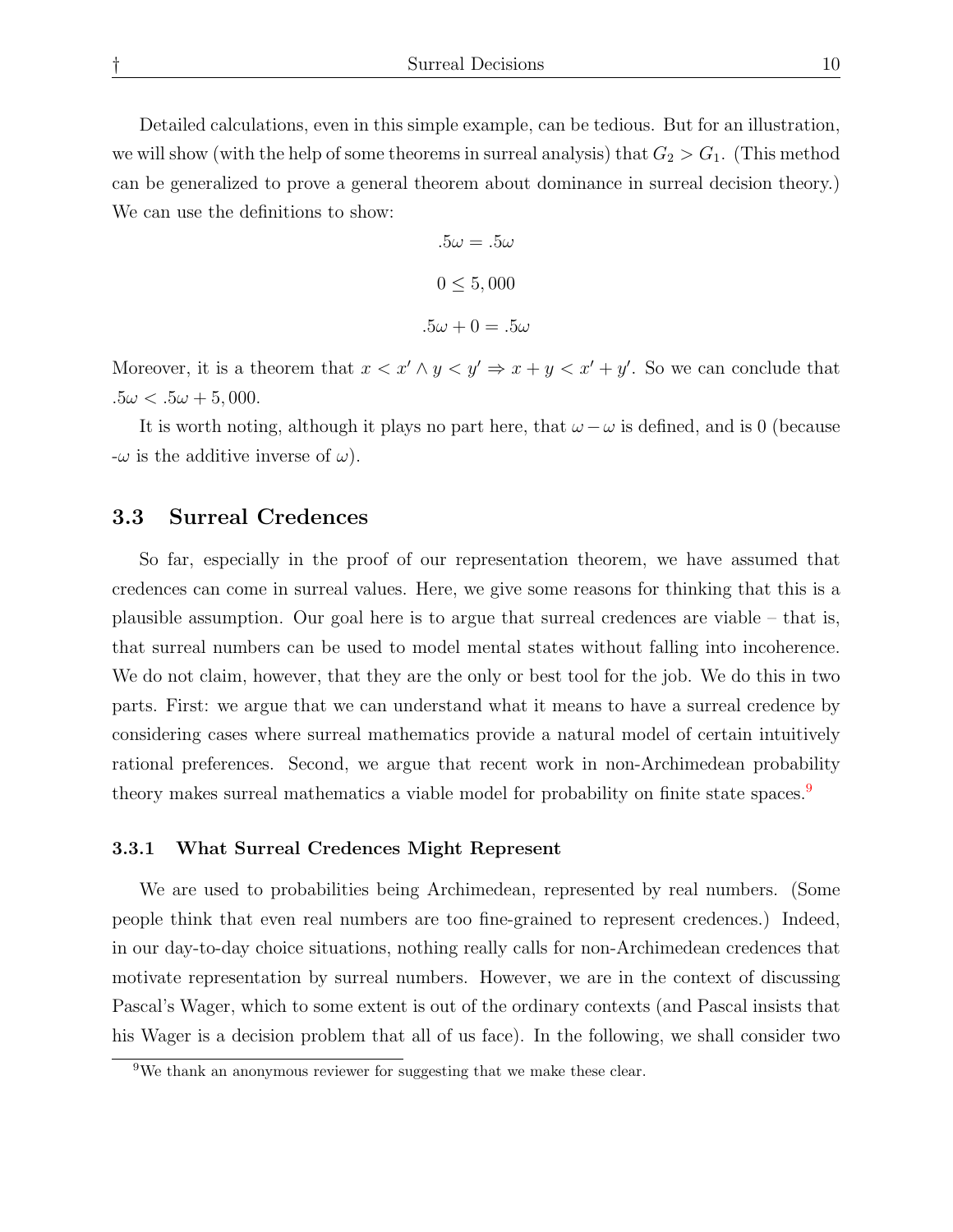intuitively rational preferences that seem to lead to non-Archimedean credences.<sup>[10](#page-0-0)</sup> (Let us stipulate that money is linear in dollars and money is real-valued.)

Case 1. Rene is offered a ticket (that costs nothing and that pays \$10 in reward if it wins) in a fair countable lottery. She strictly prefers taking it to rejecting, but she will not pay for it. Since she strictly prefers it to the status quo, the ticket has positive expected utility (EU). So the credence of getting a payout is greater than 0. But since there's no amount of money she'll pay for it,  $\forall x \in \mathbb{R}$ ,  $0 \lt EU(ticket) \lt x$ . Therefore, Rene's credence that the ticket will win is a positive infinitesimal number.

Case 2. Blaise has a ticket for salvation that costs nothing and that pays a high reward if it wins. At the initial time  $t_1$ , there's no monetary price at which he will sell his ticket. So Blaise's expected utility of the ticket  $EU_{t_1}(ticket)$  is infinite. But you give him tons of evidence against the ticket being genuine, such that the evidence at some later time  $t_2$  will convince him to sell it at a price but still not give it away. Therefore,  $\exists x \in \mathbb{R}$ ,  $0 < EU_{t_2}(ticket) \leq x$ . Therefore, Blaise's posterior credence that the ticket is genuine is a positive infinitesimal number.

We judge these preferences to be intuitively rational. Now, both cases lead to non-Archimedean credences. They can be modeled by surreal numbers, which include not only infinities but also infinitesimals that satisfy the multiplication properties used in these cases. Therefore, we can capture these preferences with surreal credences.

Caveat: in both cases we make use of infinite state spaces. They might appear illegitimate here since we are in the context of justifying surreal decision theory for finite state spaces. However, the appearances can be misleading. If infinitesimal credences are coherent in infinite state spaces, they should remain coherent in finite state spaces. We can, for example, appeal to Case 1 and Case 2 as hypothetical situations, which can provide interpretations of the surreal credences in Pascal's Wager and the final two axioms in Surreal von Neumann-Morgenstern Theorem.

#### <span id="page-10-0"></span>3.3.2 Technical Prospects for a Surreal Probability Theory

We are used to the standard classical probability theory, axiomatized by Kolmogorov. It is attractive for its simplicity and fruitfulness. Take, for example, the presentation of the

<sup>&</sup>lt;sup>10</sup>Here we are granting the assumption that preferences are prior to credences. But see Eriksson & Hájek (2007) for compelling reasons that credences can be taken as more fundamental than preferences. This is also natural in the von Neumann-Morgenstern framework where probabilities (objective chances) are assumed. If we allow the possibility that credences are prior to betting preferences, then we can make sense of surreal credences in another way–via surreal chances and the Principal Principle. If there is a fair lottery with  $\omega_0$ tickets, then it is plausible that the chance of any ticket being the winning one is  $\frac{1}{\omega_0}$ .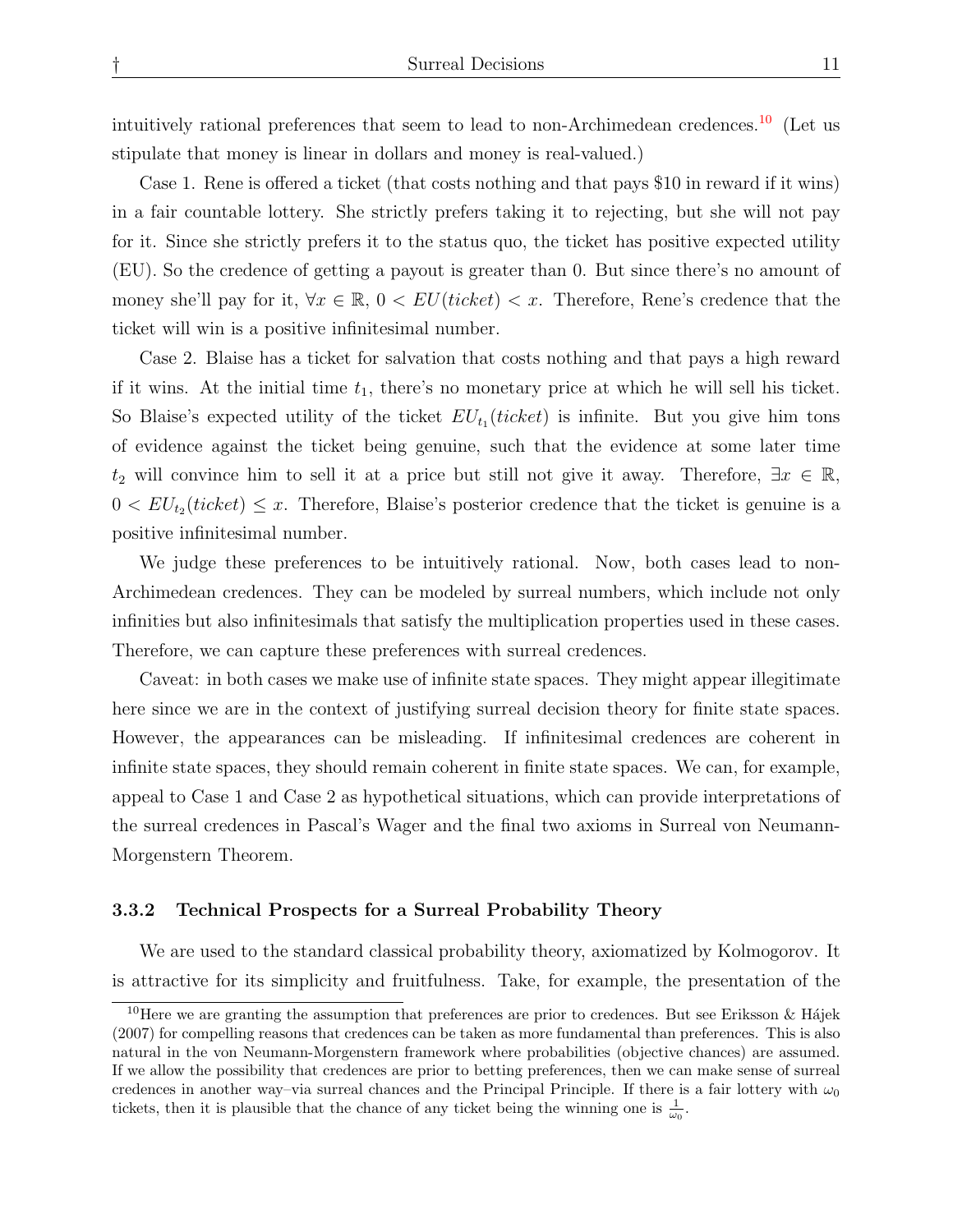Kolmogorov axioms from Benci et al. [2016]:

- K0 Domain and Range: The events are the elements of a  $\sigma$ -algebra  $F \subset \mathscr{P}(\Omega)$  and the probability function is a function  $P : F \to \mathbb{R}$ .
- K1 Non-negativity:  $\forall A \in F, P(A) \geq 0$ .
- K2 Normalization:  $P(\Omega) = 1$ .
- K3 Additivity: If A and B are events and  $A \cap B = \emptyset$ , then  $P(A \cap B) = P(A) + P(B)$ .
- K4 Continuity: Let  $A = \bigcup_{n \in \mathbb{N}} A_n$ , where  $A_n \subset A_{n+1}$  are elements of F, then  $P(A) =$  $\lim_{n\to\infty} P(A_n)$ .

Note: Adding [K4] to [K0]–[K3] is equivalent to requiring Countable Additivity.

Despite its simplicity and conceptual attractiveness, it cannot handle, for example, a fair lottery on natural numbers (Wenmackers and Horsten [2013]). We have to reject either [K2] Normalization or [K4] Continuity. It is natural to assign unity to the probability of the whole space, so it is reasonable to reject or modify  $[K4]$ , which is equivalent to modify Countable Additivity.

But what happens when we take away Countable Additivity? It has interesting mathematical and philosophical consequences. Benci et al. [2016] suggest an axiomatization of a finitely-additive probability theory with the additional assumption of Regularity:

- NAP0 Domain and Range: The events are all the subsets of  $\mathscr{P}(\Omega)$ , which can be a finite or infinite sample space. The probability function is a total function  $P : \mathscr{P}(\Omega) \to \mathscr{R}$ , where  $\mathscr{P}(\Omega)$  is the powerset of  $\Omega$  and  $\mathscr R$  is a superreal field (that is, an ordered field that contains the real numbers as a subfield).
- NAP1 Regularity:  $P(\emptyset) = 0$  and  $\forall A \in \mathscr{P}(\Omega) \setminus \{\emptyset\}, P(A) > 0$ .
- NAP2 Normalization:  $P(\Omega) = 1$ .

NAP3 Additivity: If A and B are events and  $A \cap B = \emptyset$ , then  $P(A \cap B) = P(A) + P(B)$ .

By stipulation [NAP0], such a finitely additive probability function can have values in a non-Archimedean superreal field, of which the surreal field No is an instance. Moreover, they prove that if [NAP0]–[NAP3] hold, then:

- $(1) \ \forall A \in \mathscr{P}(\Omega), P(A) \in [0,1]_{\mathscr{R}};$
- (2)  $P(A) = 1 \leftrightarrow A = \Omega$ ;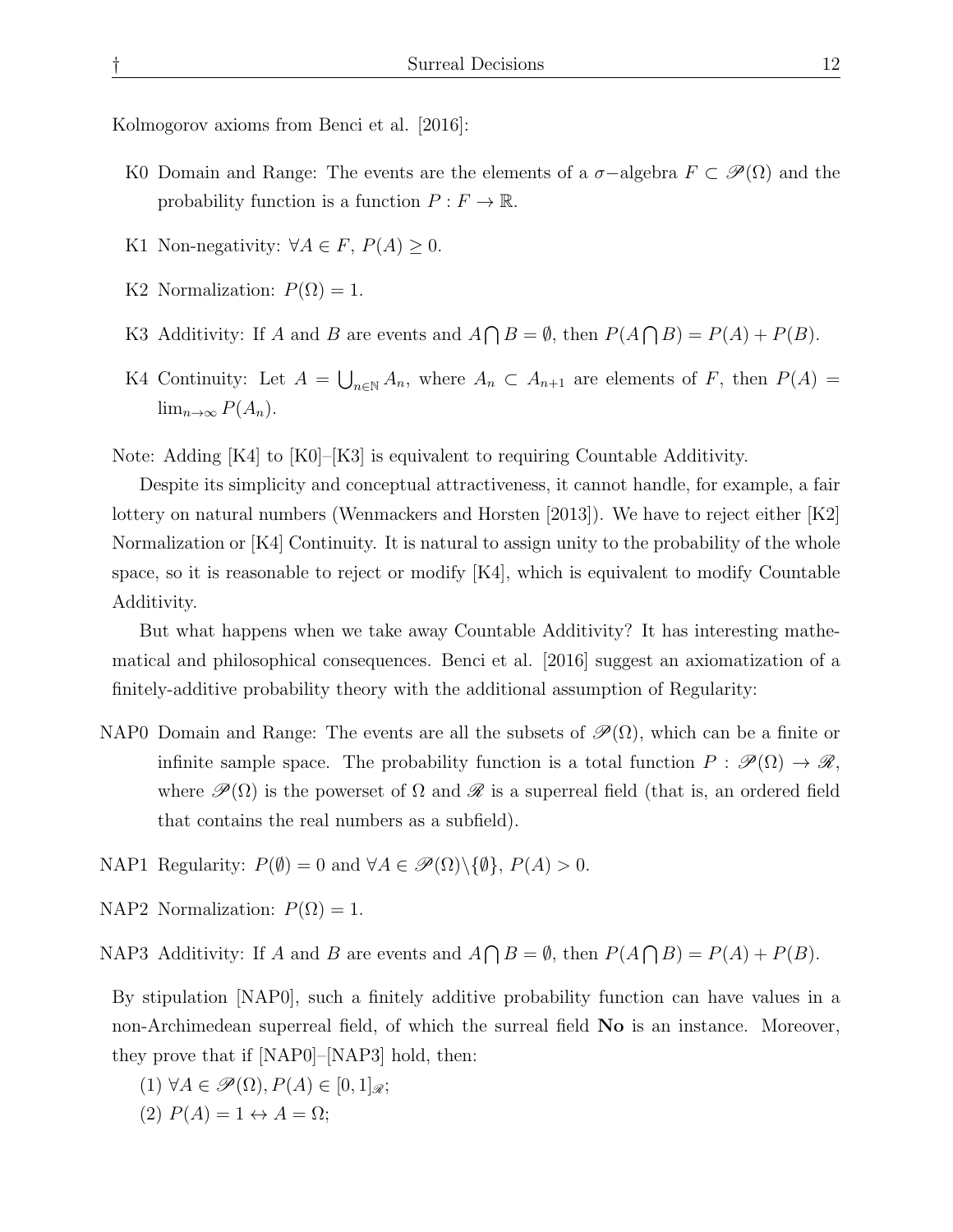(3) If  $\Omega$  is uncountable or  $\Omega$  is countable and the lottery is fair  $(\forall \omega, \tau \in \Omega, P(\omega) = P(\tau)),$ then  $\mathscr R$  is a non-Archimedean field.

That is, if the probability function is defined an uncountable sample space or assigns "fair lotteries" on a countable sample space, then the value field has to be a non-Archimedean superreal field.

Benci et. al are concerned with giving an alternative definition of limit and an alternative formulation of Countable Additivity for the non-Archimedean probability theory. It would be interesting to see whether we can borrow some of their ideas for a surreal probability theory (to include a variant of Countable Additivity) and what kind of analysis results the additional axiom can lead to.<sup>[11](#page-0-0)</sup>

However, in this paper we are concerned with decision theory with finite state spaces, so Finite Additivity is sufficient for our needs. The absence of Countable Additivity gives us much freedom in how we assign probabilities to infinite sets. We can, for example, assign probability  $\frac{1}{\omega}$  to an infinite fair lottery on N and a probability  $\frac{1}{2\omega}$  to an infinite fair lottery on  $\mathbb{N}\setminus 2$ . Nonetheless, it is interesting to see that Benci et al.'s alternative axiomatization not only accommodates finitely-additive surreal probabilities but also forces the use of a non-Archimedean field in some cases.

# <span id="page-12-0"></span>4 Pascal's Wager

For a less contrived look at the advances surreal arithmetic allows us, we will use it to analyze one of the oldest problems using infinite utility: Pascal's Wager. Pascal's Wager makes a tantalizing offer: once one understands the incentive structure of the afterlife, there is a strong practical reason to live religiously. This is almost independent of any evidential considerations; so long as one has some credence that there is a god offering her followers an infinitely good afterlife, one ought to follow that god's religion. Thus, we are given a chance to do an end run around the evidence! As long as there is no proof of atheism, it is rational (perhaps rationally required) to behave as a convert. It thus occupies a special place in the pantheon of theistic arguments; it offers defeat to the atheist for mostly non-epistemic

<sup>&</sup>lt;sup>11</sup>Although some philosophers following de Finetti reject Countable Additivity  $(CA)$ , there are reasons to preserve something like CA in the theory. Many theorems for analysis on infinite sample spaces depend on CA. However, Benci et al.'s techniques ([2013] and [2016]) using Omega-limit to extend CA to an analogue in non-standard analysis (hyper-countable-additivity) give us hope that such an extension is possible in general. It would be interesting to explore the consequences of extending Omega-limit to the surreal field. We hope to write up in a second paper about surreal infinite sum and explore versions of CA on the basis of Benci et al's results.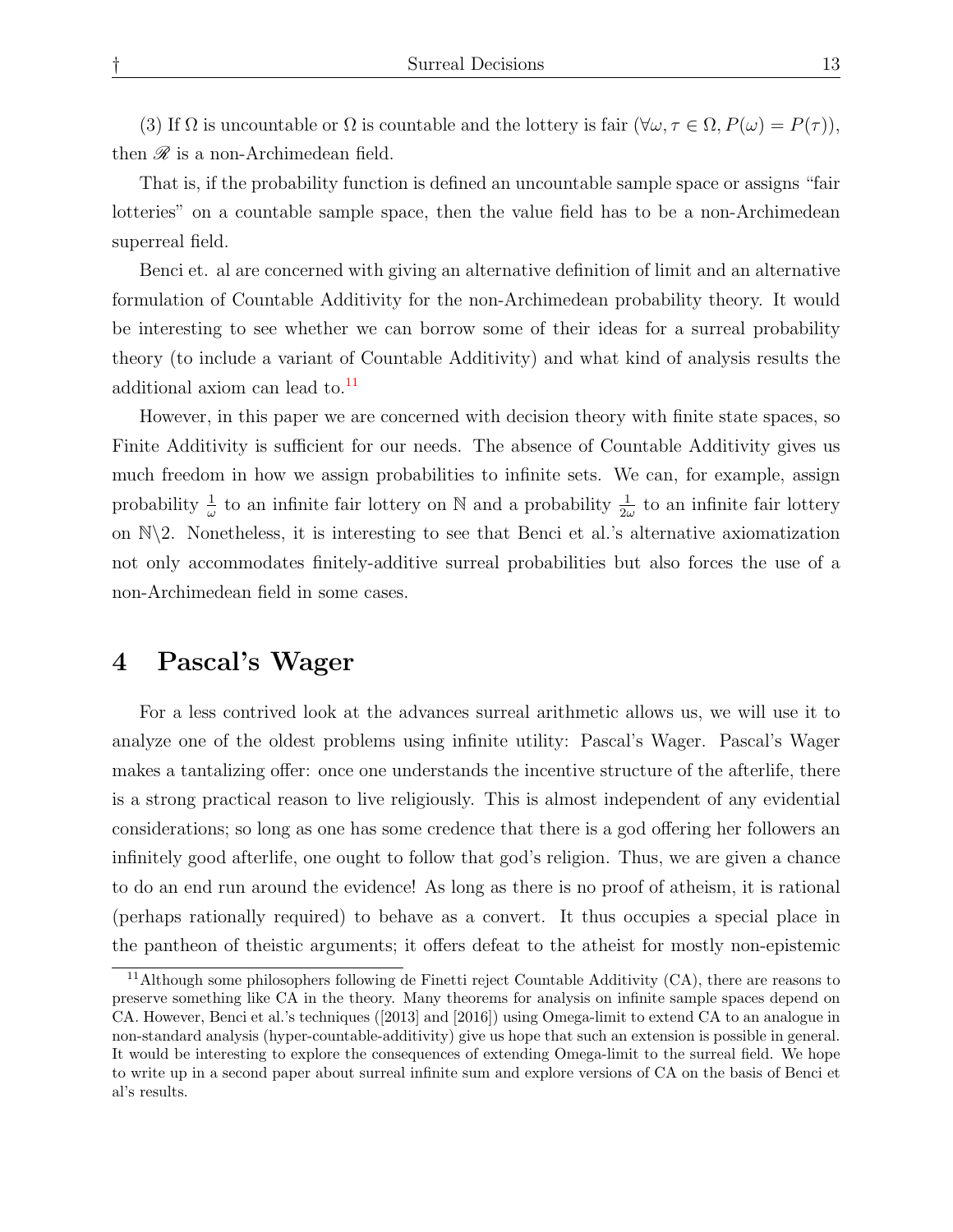reasons. In the face of problems of evil and divine hiddenness, this is no small thing.

Nearly as old as decision theory itself, the wager occupies an interesting place in the history of decision theory, as a problem involving (finitely many) infinite-value states. We will use it as a 'real world' test case for our surreal decision theory, focusing its lens on this venerable argument and analyzing its most common twists and objections.

Pascal argued<sup>[12](#page-0-0)</sup> that the decision whether or not to lead a Christian life could be modeled as a decision problem with four states: either there was a god or not, and one either lives a Christian life or not. Three of these states have finite utilities: those in which there is no god, or in which there is a god but one is not Christian. The state in which there is a god and one is Christian, on the other hand, has infinite utility. Any finite gain or loss is swamped by the infinite value. Thus, Pascal reasoned, it is best to lead a Christian life as long as one's credence that there is a god is non-zero. The rule of expected utility maximization confirms this.

Many criticisms have been leveled against this argument.<sup>[13](#page-0-0)</sup> We will pay special attention to two of them, since they display interesting features of our proposal. First, we will examine Alan Hájek's "mixed strategy" objection. Next, we will examine the "Many Gods" objection. Our conclusion: while the move to surreal utilities blocks H´ajek's objection (theological rejoinders notwithstanding), the Many Gods objection shows that the correct bet in a Pascalian decision problem depends crucially on an agent's credences, and therefore that the wager argument fails to deliver a non-epistemic argument for theism.

### <span id="page-13-0"></span>4.1 Mixed Strategies

Typically, Pascal's wager has been set up as a decision problem with two options.

|               |          | God   No God   Expected Payoff |
|---------------|----------|--------------------------------|
| Christian     | $\infty$ | Infinite                       |
| Non-Christian |          | Finite                         |

Table 1: Pascal's Wager, Classical Presentation

But decision theorists know better. Whenever we have gambles, we can adopt mixtures of those gambles. We can think of mixtures heuristically as using coin flips to decide which gamble to take. So someone presented with the decision in Table 1 might make her choice by flipping a fair coin. That is, she has 0.5 chance of leading a Christian life and 0.5 chance

<sup>&</sup>lt;sup>12</sup>See Pascal [1670], section 418.

 $13$ Most notably Hájek 2003, but see Jordan [2007] for a thorough review.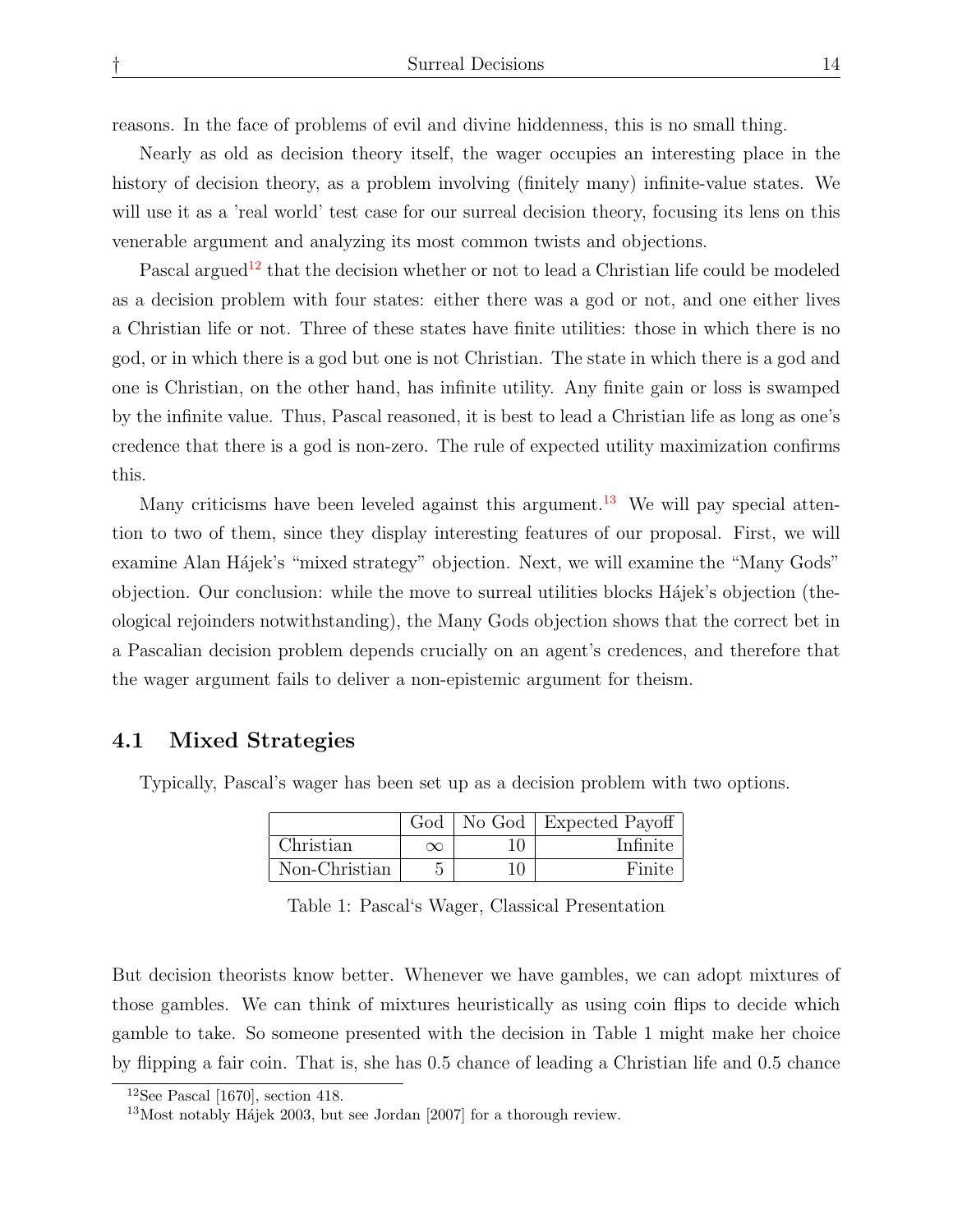of leading a non-Christian life. In that case, nonetheless, since a 0.5 chance of infinity is still infinite, the expected utility of the flip strategy = the expected utility of simply picking "Christian." In fact, the coin can be arbitrarily biased against Christian, and still the mixed strategy has the same expected utility as the pure "Christian" option! This is counterintuitive because gambles with arbitrary biases will have the same expected utility and the agent ought to be indifferent among the different gambles. As  $H\acute{a}$ jek $^{14}$  $^{14}$  $^{14}$  convincingly argues, if we assume the Principle of Regularity (the thesis that we should assign probability 1 only to logical truths and 0 only to contradictions), then any act should have a non-zero probability for the eventual outcome of becoming a Christian. Therefore, if we assume Regularity, any act can be seen as a mixed strategy of Pascal's Wager. This has the absurd consequence that we should be indifferent among all practical actions, thus trivializing practical reasoning and decision theory. Since practical reasoning and decision theory are not useless, there must be something wrong or mathematically incoherent with Pascal's Wager. So says the opponent.

We think, however, the real problem lies in the mathematical representation of Pascal's Wager. This is because  $\infty$ , at least in the extended reals and the more familiar Cantorian realms, has the absorption property.<sup>[15](#page-0-0)</sup> By standard lights, a chance at  $\infty$  is as good as a surething  $\infty$ . But in surreal arithmetic, this is not true. The surreal  $\omega$  is strictly greater than the surreal .5ω. Indeed, the surreal  $\omega$  is strictly greater than any  $p\omega$  for all  $p \in (0,1)$ . Thus, our proposal, representing the decision matrix with surreal numbers instead of extended reals, correctly predicts that the pure "Christian" strategy beats all mixed strategies.<sup>[16](#page-0-0)</sup>

Hájek noted the potential for surreal valued utilities to escape his objection.<sup>[17](#page-0-0)</sup> Instead, he argues that surreal infinite numbers do not have the same properties as the infinity Pascal seems to be talking about. Hajek's Pascal sees salvation as the greatest good, and thus possessing the absorption property for addition. We do not dispute Hajek's reading of Pascal<sup>[18](#page-0-0)</sup> (although we express some skepticism about the theology underlying a view according to which salvation is the greatest good, or indeed the rationality of a view whereby salvation and no apple is as preferable as salvation plus an apple),  $^{19}$  $^{19}$  $^{19}$  but we are less interested in giving a faithful representation of Pascal's original argument than we are in applying our

 $14H$ ájek [2003].

 $^{15}$ In Hájek's terms: reflexive under multiplication.

<sup>&</sup>lt;sup>16</sup>We note that our proposal is not the only one to do this. See Bartha [2007] and Herzberg [2011] for alternate proposals that make the same prediction. We do note that all of these proposals make use of non-Archimedean utilities, of which we shall say more soon.

 $^{17}$ Hájek [2003].

 $18$ However, it appears that Hájek no longer accepts this reading of Pascal.

<sup>19</sup>But see Herzberg [2011] for discussion, especially for a hyperreal model that satisfies both reflexivity under addition and the non-reflexivity under multiplication.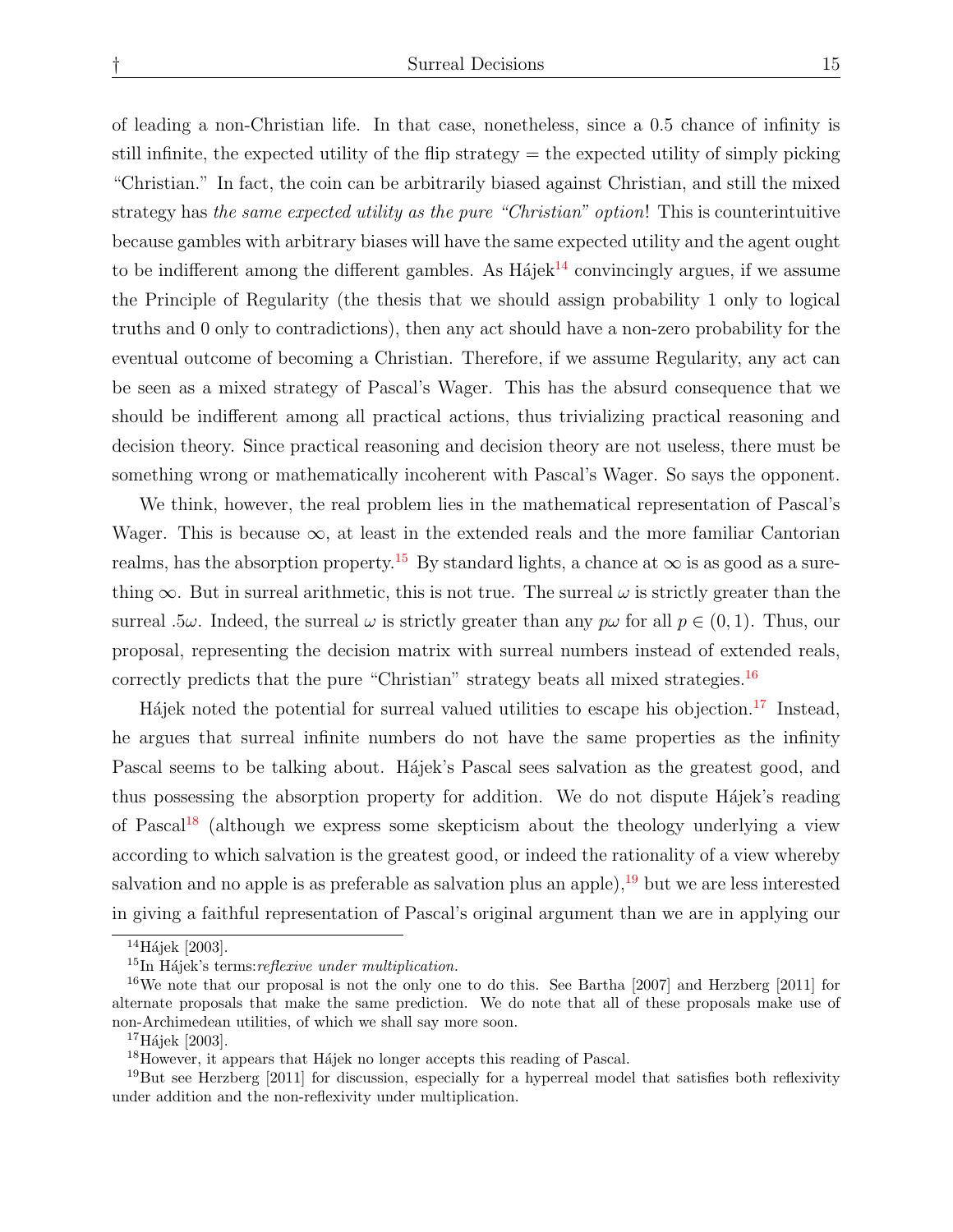more general proposal to this problem in transfinite decision theory. Indeed, we think that Pascal falls to another objection.

### <span id="page-15-0"></span>4.2 Many Gods

A common objection to Pascal is that his decision problem is too simple, and as a result, the use of infinite utilities looks less problematic than it is.<sup>[20](#page-0-0)</sup> For there are a great many purported gods, many of which treat their followers well, and their doubters cruelly. Moreover, there are any number of other potential eschatological situations. Perhaps there is a god, but god is a universalist, so that everyone ends well. Perhaps there is a god, but god is a rationalist, and so anyone who makes epistemic decisions (like belief in a god) for pragmatic reasons ends poorly. The objection goes that once we see all these situations, and their accompanying infinite utilities and disutilities in the decision problem, we conclude that there's nothing interesting to say, and so problems of this sort aren't sensibly posed.<sup>[21](#page-0-0)</sup>

What would our surreal decision theory predict? Our theory, it turns out, allows us to formulate and analyze the Many Gods objection in a precise way. Let  $E_1...E_n$  be a partition over states in an expanded Pascalian decision problem. With each  $E_i$ , we associate some surreal number n, corresponding to  $u(E_i)$  in the agent's utility function. Let  $cr(E_i)$  be value of the agent's credence function over  $E_i$ . We can then give the EU of each of the  $E_i$ 's.

For example, suppose our agent thinks that there are three live divine candidates: Zeus, Apollo and Athena. She then has four religious options: Zeusianism, Athenianism, Apollinism, and Atheism. Zeusianism is an exclusivist religion. Zeusians get infnite utiity, but everyone else is damned. But according to Athenian theology, Athena is a universalist who will give everyone infinite utility. According to Apollinism, Apollo rewards atheists and damns ev-eryone else.<sup>[22](#page-0-0)</sup> We may represent the problem in the following table, representing the finite utility of a regular life as 100:

Already, using surreal values allows her to assign a sensible ranking of her options. Which religion is best will depend on what her credence function is like. If, for instance, Cr(Zeus)

 $20$ The objection is as old as Diderot [1746], but has received a more rigorous formulatin in e.g. Cargile [1966]. Herzberg [2011] briefly discusses this possibility but focuses instead on modeling agents who do not countenance it.

<sup>&</sup>lt;sup>21</sup>Rescher [1985] presses this line of reasoning, although not explicitly in connection with the many gods objection.

 $22$ Such Apollo is thus an example of the sort of god no one believes, but is regularly trotted out by philosophers objecting to Wager-style arguments. We propose Silly Theism as a technical name for this type of religion.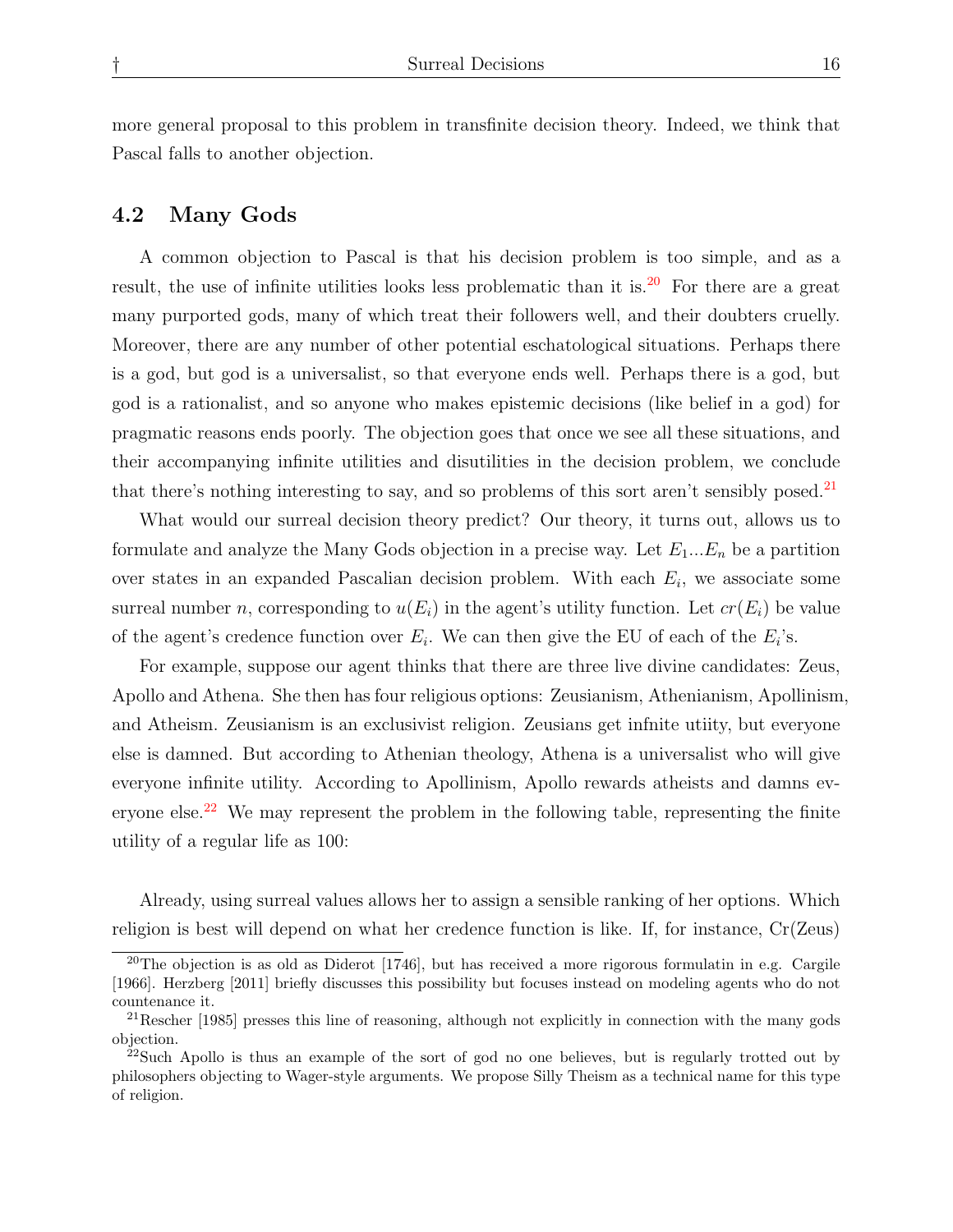|            | Zeus      | Athena | Apollo    | Atheism |
|------------|-----------|--------|-----------|---------|
| Zeusian    | $\omega$  | ω      | $-\omega$ | 100     |
| Athenian   | $-\omega$ | ω      | $-\omega$ | 100     |
| Apollinist | $-\omega$ | ω      | -ω        | 100     |
| Atheist    | -ω        | ω)     | ω         |         |

Table 2: Pascal's Wager With Three Gods

 $= .5, Cr(Athena) = .3, Cr(Apollo) = .1, and Cr(Atheism) = .1, then:$ 

$$
EU(Zeusian) = .7\omega + 10
$$
  
> -.1 $\omega$  + 10 = EU(Atheist)  
> -.3 $\omega$  + 10 = EU(Atherian) = EU(Apollinist)

With the credence favoring Zeus, Zeus is the best option. On the other hand, if  $Cr(Zeus)$  = .1,  $Cr(\text{Athena}) = .2$ ,  $Cr(\text{Apollo}) = .2$ , and  $Cr(\text{Atheism}) = .5$ , then:

$$
EU(Atheist) = .3\omega + 50
$$
  
> .1\omega + 50 = EU(Zeusian)  
> -.1\omega + 50 = EU(Athenian) = EU(Apollinist)

With the credence favoring atheism, Atheist is the best option.<sup>[23](#page-0-0)</sup>

A further complication is that infinite utilities come in different degrees of magnitudes. We can represent this in the decision matrix by allowing the utility function to range over the entire hierarchy of infinities, with the subscript indexing their degrees:

|            | Zeus            | Athena     | Apollo         | Atheism |
|------------|-----------------|------------|----------------|---------|
| Zeusian    | $\omega_{100}$  | $\omega_0$ | $-\omega_5$    | 100     |
| Athenian   | $-\omega_{100}$ | $\omega_0$ | $-\omega_5$    | 100     |
| Apollinist | $-\omega_{100}$ | $\omega_0$ | $-\omega_5$    | 100     |
| Atheist    | $-\omega_{100}$ | $\omega_0$ | $\omega_{137}$ | 100     |

Table 3: Pascal's Wager With a Hierarchy of Infinities

Again, which religion is best will depend on what her credence function is like.

 $^{23}$ As we have set things up, the exclusivist and atheist options each dominate the universalist and silly options, but other combinations (such as scenarios with multiple exclusivist gods in play, or mildly inclusivist options where some gods favor some infidels over others) can bring out the benefits of those.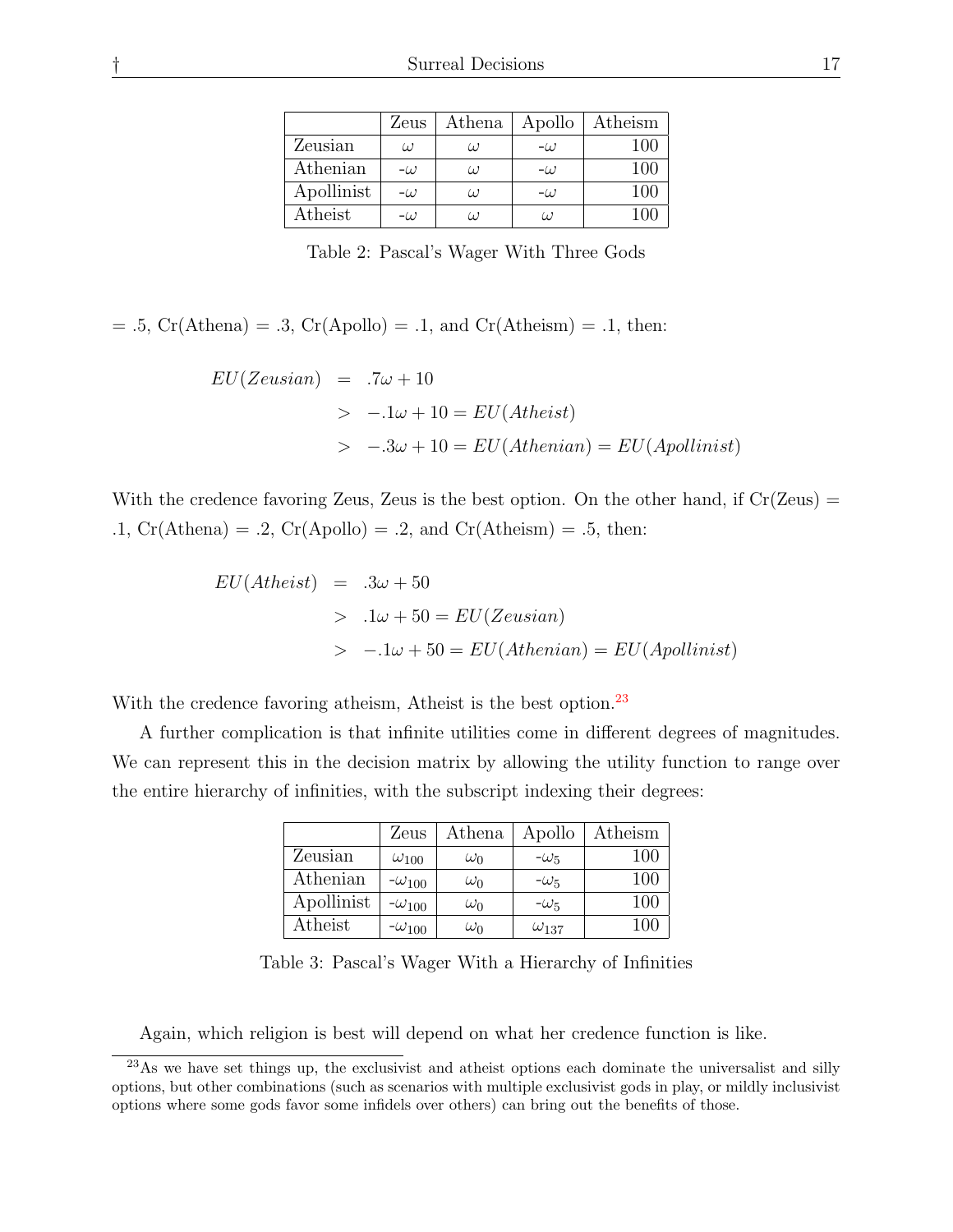Take the first example: since  $Cr(Zeus) = .5$ ,  $Cr(Athena) = .3$ ,  $Cr(Apollo) = .1$ , and  $Cr(Atheism) = .1,$ 

$$
EU(Zeusian) = .5\omega_{100} + .3\omega_0 - 0.1\omega_5 + 10
$$
  
< 
$$
-.5\omega_{100} + .3\omega_0 + 0.1\omega_{137} + 10 = EU(Atheist)
$$

Since  $\omega_{137}$  is larger than any finite product of the lower infinities, Atheist is the best option.

On the other hand, if we allow the credence function to range over surreal infinitesimal values, then things can be very different. Let  $Cr(Zeus) = .5$ ,  $Cr(Athena) = .3$ ,  $Cr(Apollo)$  $=$   $\frac{1}{\omega}$  $\frac{1}{\omega_{137}}$ , and Cr(Atheism) = 0.2 –  $\frac{1}{\omega_{13}}$  $\frac{1}{\omega_{137}}$ . Then:

$$
EU(Zeusian) = .5\omega_{100} + .3\omega_0 - \omega_5/\omega_{137} + 20 - 100/\omega_{137}
$$
  
> -.5\omega\_{100} + .3\omega\_0 - 1 + 20 - 100/\omega\_{137} = EU(Atheist)

Since  $\omega_{137}$  is in the denominator,  $\omega_{100}$  is the dominating infinity here, and Zeusianism is the best option.

We can do this for arbitrarily complicated decision problems of this sort. So there is nothing incoherent or problematic about the use of infinite utilities. But the argument does not deliver the result as advertised. Its partisans sell Pascal's Wager as a route to religion that does not depend on how the evidence falls between the theist and atheist. Our theory says otherwise. What one should do in a Pascalian decision problem depends on what one's credence function is like. It is not, after all, an end run around the evidence. For one's credence function should be sensitive to different kinds of evidence that support competing hypotheses to different degrees. As a result, one's expected utility function will vary accordingly, giving different answers to the question: "what ought one rationally to do?"

### <span id="page-17-0"></span>4.3 Why Not Finite Utilities?

The analysis we have given of the Many Gods objection is very similar to that of Mougin and Sober [1994], in particular their finite-utility model (where the utility of salvation is very great, but not infinite). So one might justly ask: what does Surreal Decision Theory have to offer that can't be had using finite numbers?

It is true that surreal arithmetic and finite arithmetic have many similar properties. This is by design. One of the great virtues of using surreal numbers in decision theory is the fact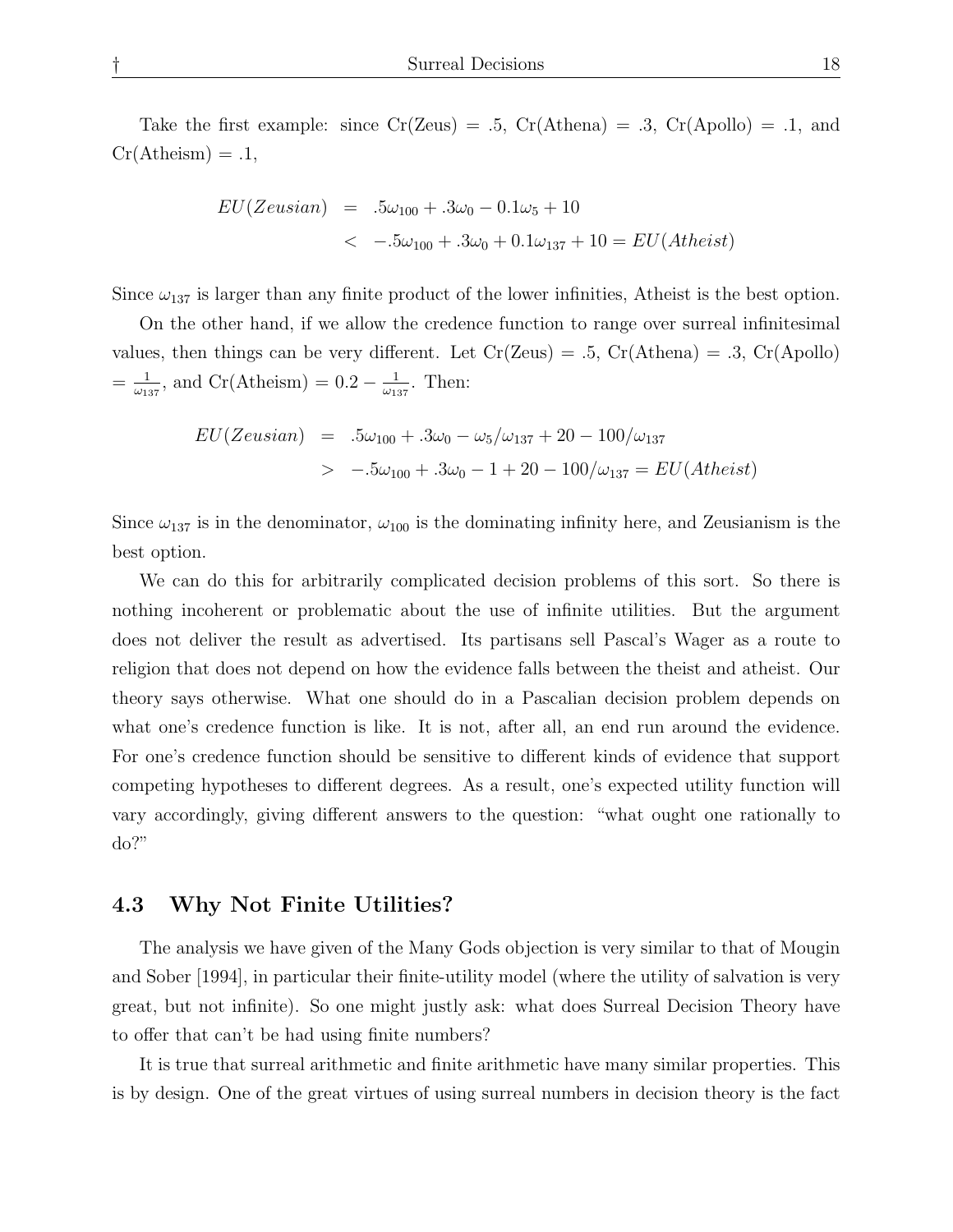that surreal arithmetic treats finite and infinite numbers alike, and in a way that extends finite arithmetic to include infinite numbers. Unlike more Cantorian arithmetics, it lacks the absorption property and other features that make up the familiar differences between finite and infinite arithmetic. And so it is unsurprising that a surreal analysis of the Many Gods objection will look similar to a finitist analysis. The arithmetic is similar, and since the move to surreal utilities is primarily a technical change, the philosophical issues are similar. However, the difference in field structure between  $\bf{No}$  and  $\mathbb R$  means that there are Pascalian problems which can be modeled using surreal numbers that cannot be using real numbers.

Consider, for instance, an agent, Theresa, trying to decide between two gods, each offering an  $\omega$ -valued afterlife. Her credence that Odin is the true god is .6, and that Ra is the true god is .4, so she tentatively elects to wager for Odinism. Moreover, even though her utility is linear in dollars, there is no amount of money that the Cult of Ra could pay her to change her wager. Theresa values salvation infinitely with respect to earthly goods. Surreal decision theory can give a model of her preferences; finitist decision theory cannot, for whatever number we assign the utility of salvation, by the Archimedean axiom there is some finite amount of money the Cult of Ra could pay her to make conversion rational. Consequently, surreal decision theory will be able to model agents in Pascalian decision problems that finite decision theory cannot: namely, those who cannot be paid to wager against the evidence. Or, more generally, those whose preference for salvation over earthly goods is genuinely non-Archimedean.[24](#page-0-0)

We assumed Theresa's utility is linear in dollars. Even if no human agent has a psychology like this, it's not an implausible psychology; there could well be or have been agents with it who try to decide what religion to follow, and a decision theory should be able to give good models of their deliberations. Moreover, any attempt to give a finitist reinterpretation of Theresa's preferences using the declining marginal utility of money will face an issue similar to attempts to reinterpret the Allais preferences pointed out by Buchak [2014]: it will imply other odd preferences and tradeoffs between goods and money. For example: let n be the value of salvation. In the proposed finitist reinterpretation, Theresa heavily discounts large dollar amounts. In the example, no amount of money is equal to the utility provided by  $.2n$ ,

<sup>&</sup>lt;sup>24</sup>There might be an analogous issue in surreal decision theory. If we allow the difference between Theresa's credence in Odinism and her credence in Raism to take a small enough (how much counts as 'enough' depends on the uitlity of salvatiuon) infinitesimal value, then the Cult of Ra could bribe her to join. This follows from our Continuity $\star$  axiom. We acknowledge this as a limitation of surreal decision theory; it shows a kind of discontinuous preference structure that we cannot capture. But it does not represent a case that finite utility theory handles better than we do. Thus, we claim superiority for our theory over finite utility theory and naive infinite utility theory, even if we cannot capture everything we might like to. Thanks to Alan Hájek for discussions here.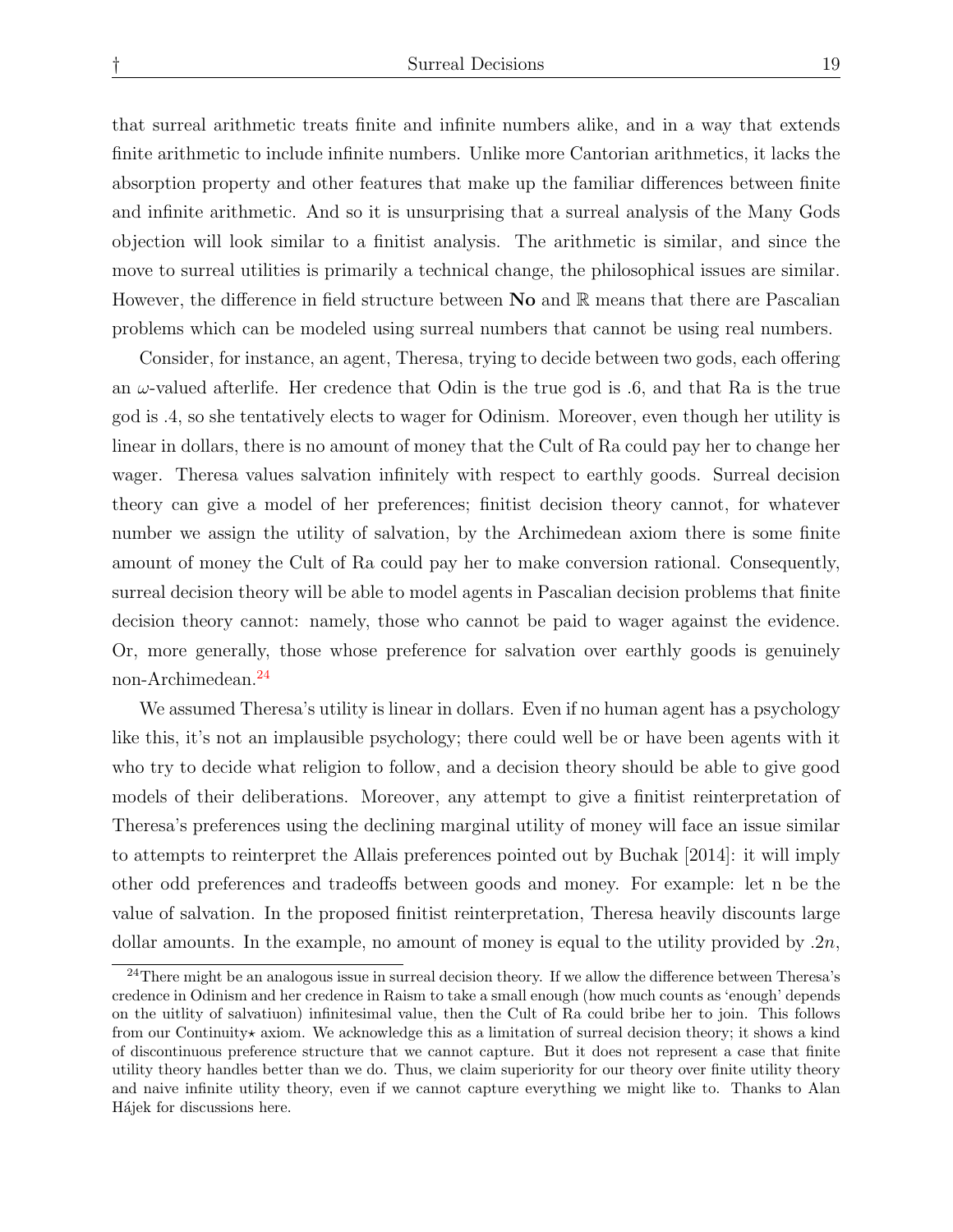which is the difference in expected value between Odinism and the Cult of Ra.

Of course, .2n may still be a large amount of utility. But we can make it smaller by adjusting the credences. If Theresa's preference for salvation over money is truly infinite, then even a small evidential advantage for Odinism will be good enough to make it impossible to pay her to convert. So suppose cr(Odinism) - cr(Cult of Ra) =  $1/n$ , where n is the utility assigned to salvation. In the revised case, the finitist must interpret her as valuing no amount of money more than a single utile. And with further adjustment, we can make the value of all the money in the world arbitrarily small. This is, to say the least, as implausible a psychology as one where money is linear in utility.

### <span id="page-19-0"></span>4.4 Degrees of Glory

Before concluding this section, we would like to point out two related features of surreal decision theory.

First, in many theological traditions, there exist different "degrees of glory" of the afterlives, corresponding to different kinds of behaviors during the earthly life. We find variants of this doctrine in Buddhism,  $25$  Judaism,  $26$  Christianity,  $27$  Islam,  $28$  and Mormonism.  $29$ 

We can model these "degree of glory" eschatologies by further complicating our matrix. Although those traditions suggest only different heavenly rewards, not different infinities, we will follow Pascal in modeling "good" religious afterlives as infinite in value compared to earthly goods. This will allow us to showcase another feature of surreal decision theory: the ability to model preferences among options that are themselves all of some infinite value or other.

As a simplifying assumption, we'll assume that gods who have a degree of glory policy reward better degrees to their better followers, and worse degrees to their worse followers. Thus, with two gods in play we have four outcomes: God 1 exists and I am good, God 1 exists and I am bad, God 2 exists and I am good, God 2 exists and I am bad. We also

<sup>&</sup>lt;sup>25</sup>For example, the Theravada School of Buddhism holds that there is a cycle of rebirth, and the condition of someone's rebirth (the next life) depends on that person's earthly deeds.

<sup>26</sup>See the Jewish Merkavah and Heichalot literature for a detailed discussion of the seven heavens.

<sup>&</sup>lt;sup>27</sup> "But who can conceive, not to say describe, what degrees of honour and glory shall be awarded to the various degrees of merit? Yet it cannot be doubted that there shall be degrees." (St. Augustine, The City of God, 22: 30.

<sup>&</sup>lt;sup>28</sup>The concept of the seven heavens occurs in the Qur'an  $(41:12, 65:12, 71:15)$  as well as in the hadith.

<sup>29</sup>"Paul ascended into the third heavens, and he could understand the three principal rounds of Jacob's ladder–the telestial, the terrestrial, and the celestial glories or kingdoms, where Paul saw and heard things which were not lawful for him to utter. I could explain a hundred fold more than I ever have of the glories of the kingdoms manifested to me in the vision, were I permitted, and were the people prepared to receive them." (Joseph Smith, History of the Church 5:402).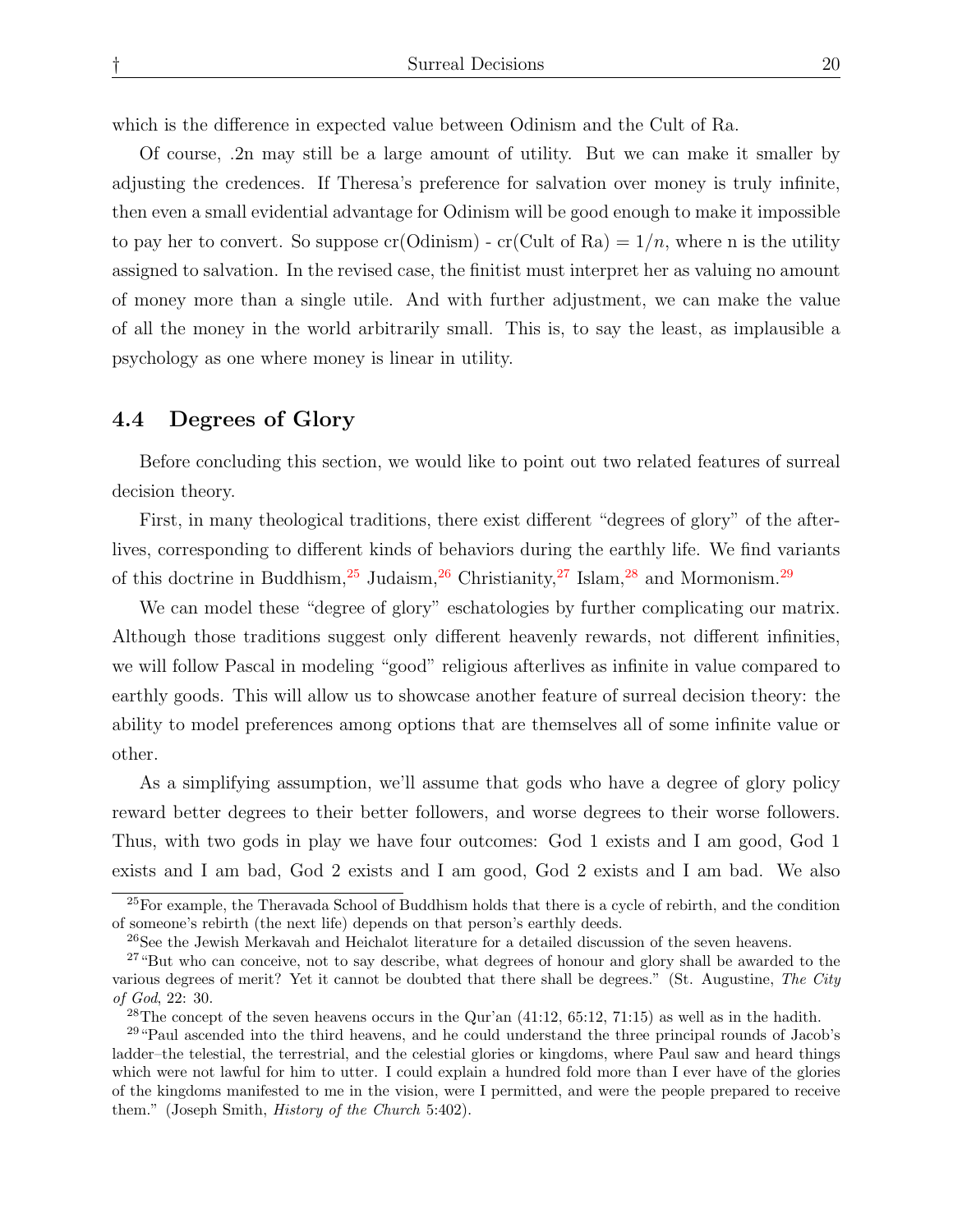assume that the various gods are exclusivists and offer penalties and rewards on a par with

each other. But it should not be difficult to construct a (more complicated) model truer to the source texts and including the other twists we've discussed.

|          | Zeus $&$ Good |           | Zeus & Bad   Athena & Good   Athena & Bad |           | Atheism |
|----------|---------------|-----------|-------------------------------------------|-----------|---------|
| Zeusian  |               | $\omega$  | $-\omega$                                 | $-\omega$ | $100\,$ |
| Athenian | $-\omega$     | -ω        |                                           |           |         |
| Atheist  | $-\omega$     | $-\omega$ | $-\omega$                                 | $-\omega$ |         |

Table 4: Pascal's Wager With Degrees of Glory

The matrix above shows a very simple "degrees of glory" decision, but it allows us to illustrate an interesting dimension that these types of theology can add to the problem. For certain credence functions, even if the balance of our credence fails in favor of the existence of God 1, following God 2 might still be more rational. This will happen when we are fairly confident that we will be a good follower of God 2, but a bad follower of God 1. Taking the utilities as above, we can see that  $Cr(Zeus) = Cr(Zeus \text{ and } Good) + Cr(Zeus \text{ and } Bad),$ and similarly for Cr(Athena). Thus, if Cr(Zeus and Good) = .1, Cr(Zeus and Bad) = .5,  $Cr(Athena and Good) = .3$ , and  $Cr(Athena and Bad) = .1$ , our credence favors Zeus, but the expected utility of Zeusianism =  $(.1\omega^2 + .5\omega - .4\omega)$ , while the expected utility of Athenianism  $= (0.3\omega^2 + 0.1\omega - 0.6\omega)$ . This does not undermine our claim that credence is relevant to the right decision in a Pascalian problem. But it does show that it can be rational to bet against the most likely option in interesting cases.

We would like to emphasize another feature of surreal decision theory. Table 3 and Table 4 might suggest the existence of an ever-greater hierarchy of infinite utilities. This leads to a worry raised by Hájek:

[T]he chosen utility for salvation, in turn, is not merely bettered, but swamped to the same degree by another conceivable utility: for instance,  $\omega^2$  stands to  $\omega$  as  $\omega$ stands to 1 and so on. And that other utility, in turn, is swamped by still another  $(\omega^3, \text{ say})$ , and so on ad infinitum—an 'infinitum' of the form that Pascal would recognize! Far from being the best possible thing, salvation isn't even close; in fact, in the eyes of Pascal it becomes a pure nothing. It is hardly surprising, then, that the notion of infinity that he envisages is reflexive under addition. At least that way infinitude stays infinite-looking.<sup>[30](#page-0-0)</sup>

 $30H$ ájek [2003], pp. 46-47.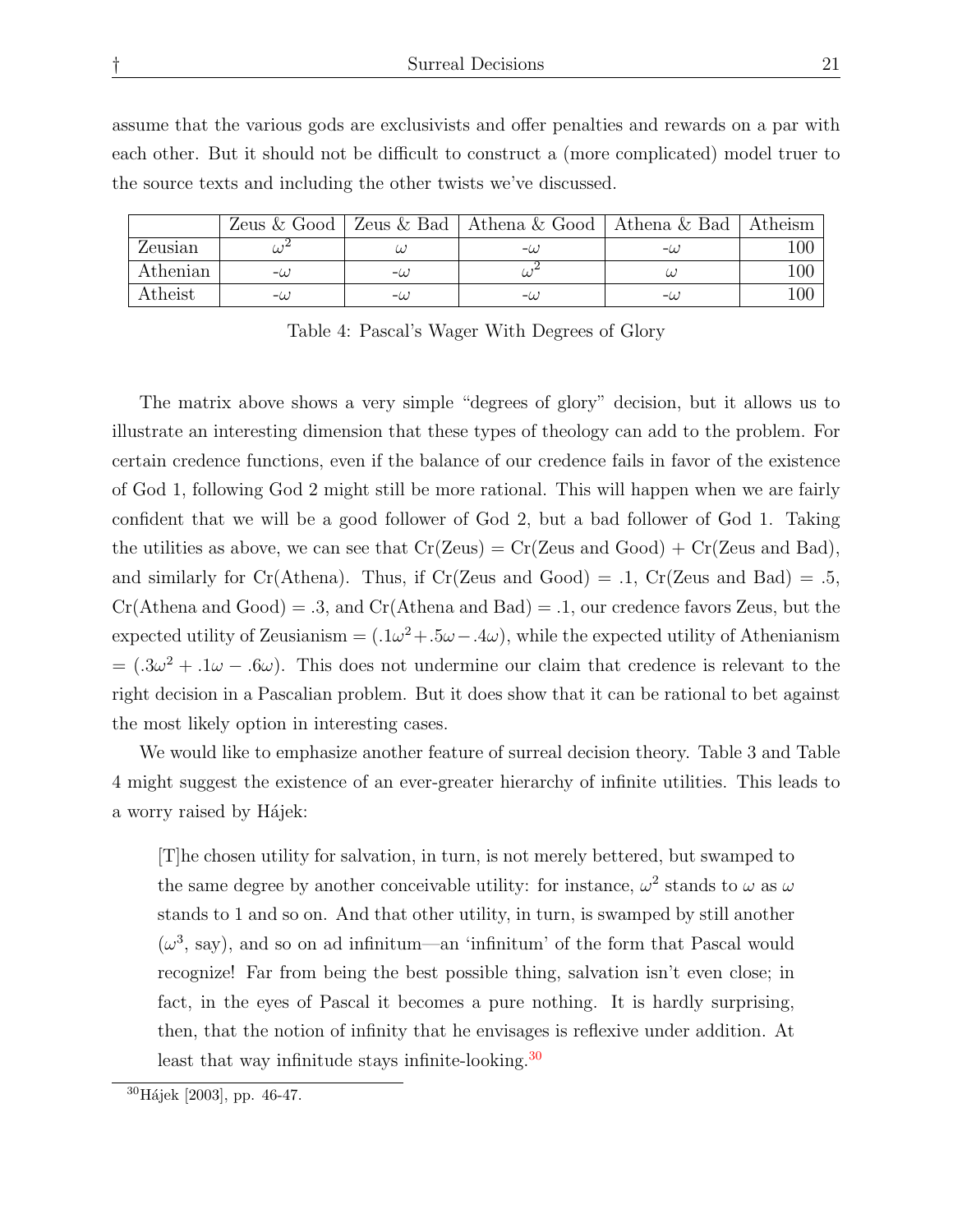Implicit in Hajek's critique is the thought that any number in the codomain of the utility function is a "conceivable" utility. We reject this as overly realistic about the numbers used in utility representation. It is important to recall that the utility functions are only unique up to linear transformations. Thus, we should not take the actual numbers used in an expected utility representation of an agent very seriously. We can make the number assigned to a given good arbitrarily high or low. What's important is the underlying ordering. Thus, if salvation is of infinite value compared to apples, then whatever utility we give to an apple, we must give salvation one that is infinitely bigger. We could, if we wish, assign an apple the utility of  $\omega$ ; we would just then be required to assign salvation a much bigger infinity as its utility. For example, preferences with a representation where  $u(\text{apple}) = 1$  and  $u(\text{salvation})$  $=\omega$  are just as faithfully represented by one where  $u(\text{apple}) = \omega$  and  $u(\text{salvation}) = \omega^2$ . Even if nothing in the original representation was assigned  $\omega^2$  as its utility.

The point: where H<sub>a</sub>jek sees conceivable utilities, we see possible representations of utilities. But the fact that we could represent something's utility with a number that is infinite with respect to the number we have chosen to represent the utility of salvation does not imply that there is conceivably something with utility that is infinite with respect to that of salvation. For that, we would need something in our space of lotteries that is infinitely preferable to salvation. And if there is such a thing, no specifics of the number system chosen as the codomain of the utility function will prevent salvation from being swamped. Any faithful representation will swamp it.

# <span id="page-21-0"></span>5 Conclusion

We set out to make sense of transfinite decision theory: the study of decision problems involving infinite utilities. It faces well-known problems, violating many of our strong intuitions such as the dominance principle, and failing to deliver well-defined answers to seemingly sensible questions.

We propose a solution: better technology—John Conway's surreal numbers. Because the surreals form a universally embedding ordered field, they include all finite, infinite, and infinitesimal numbers. Because their associated arithmetic operations are commutative and non-absorptive, the problems with infinite utilities in finite state spaces evaporate. We have not addressed the problems unique to infinite state spaces (such Alan Hajek and Harris Nover's Pasadena Game), but it is already work in progress and we hope that our framework will provide a viable treatment pending ongoing research in surreal analysis.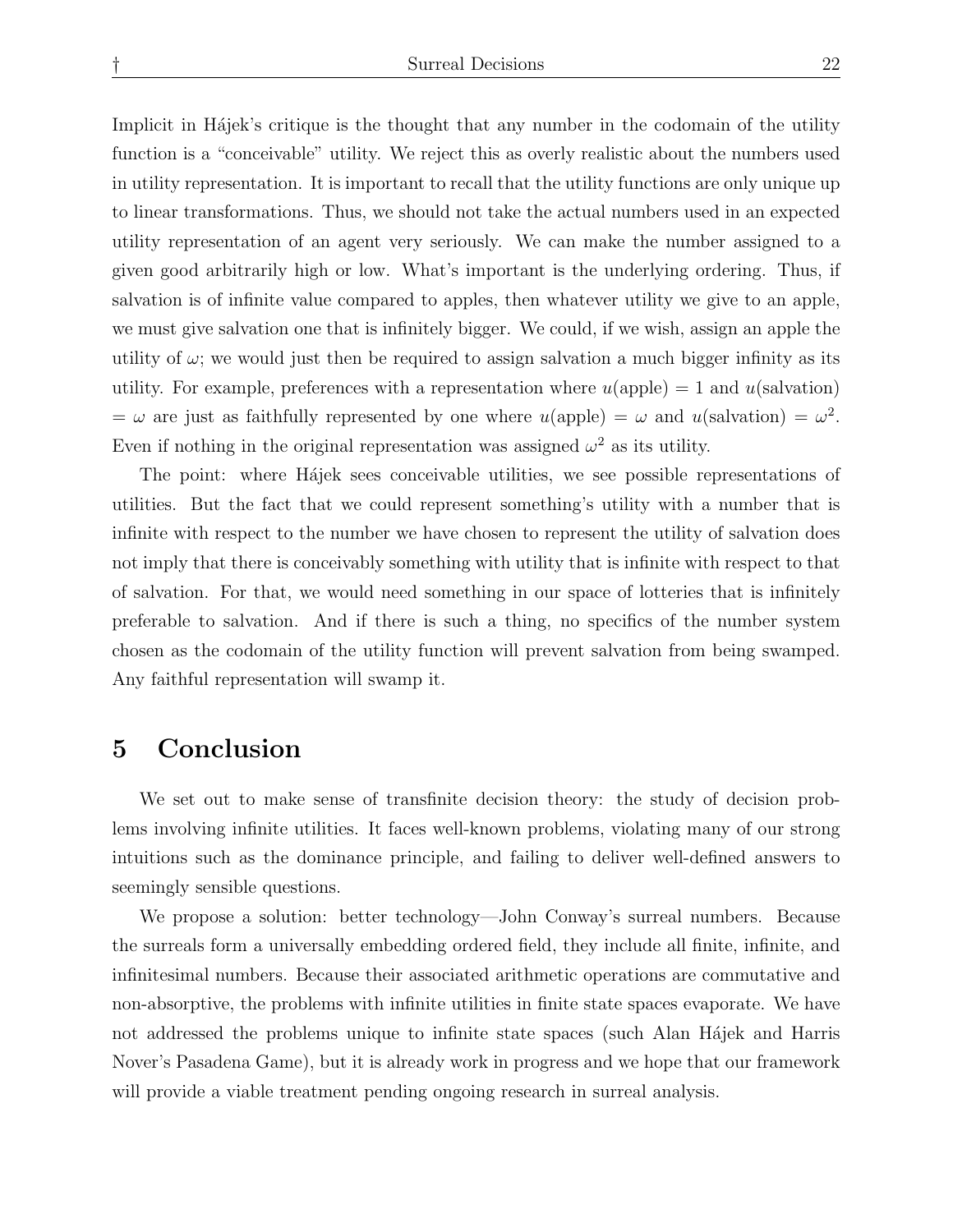Applying our theory to Pascal's Wager, we provide precise formulations to two well-known objections: Mixed Strategies and Many Gods. Our theory correctly predicts that the pure "Christian" strategy beats all mixed strategies but the ultimate normative verdict depends crucially on one's credence function. We also provide the first treatment of "degrees of glory" theologies in a formal, decision-theoretic framework. In so doing, we fend off one of Hajek's objections to a surreal analysis of the wager argument. Nevertheless, we conclude that Pascal's Wager fails as a purely pragmatic argument for adopting a religious life. Credence cannot be cut out of the equation.

In closing, we note future potential applications for surreal numbers. We see our project as the first step in a program of bringing cutting-edge mathematical tools to bear on old philosophical problems. We expect the use of surreals to be particularly helpful in solving problems in transfinite axiology, infinite physical quantities,  $31$  and in dissolving many of the traditional paradoxes of infinity, which rely on the shortcomings of standard real analysis and cardinal arithmetic.

# Acknowledgement

We thank the editors and an anonymous reviewer at PPR for their constructive comments, which led to much improvement of the paper. We are grateful for discussions with Amanda Askell, David Black, Paul Bartha, Liam Kofi Bright, Catrin Campbell-Moore, John Conway, Nicholas DiBella, Kenny Easwaran, Andy Egan, Adam Elga, Branden Fitelson, Simon Goldstein, Remco Heesen, Leon Horsten, Liz Jackson, Pavel Janda, Mark Johnston, Yang Liu, Xiaofei Liu, Sarah Moss, Richard Pettigrew, Patricia Rich, the Rutgers Formal Epistemology Reading Group, and especially Philip Ehrlich and Alan Hajek.

# <span id="page-22-0"></span>A Appendix

Here we present a full proof of the surreal version of the von Neumann-Morgenstern representation theorem.

NOTATION 1: Let  $\star$  denote an embedding from the standard universe into the surreal universe. Let No denote a surreal model.

<sup>&</sup>lt;sup>31</sup>Such as those in quantum field theory and thermodynamics, the latter of which has been investigated by Philip Ehrlich (1982).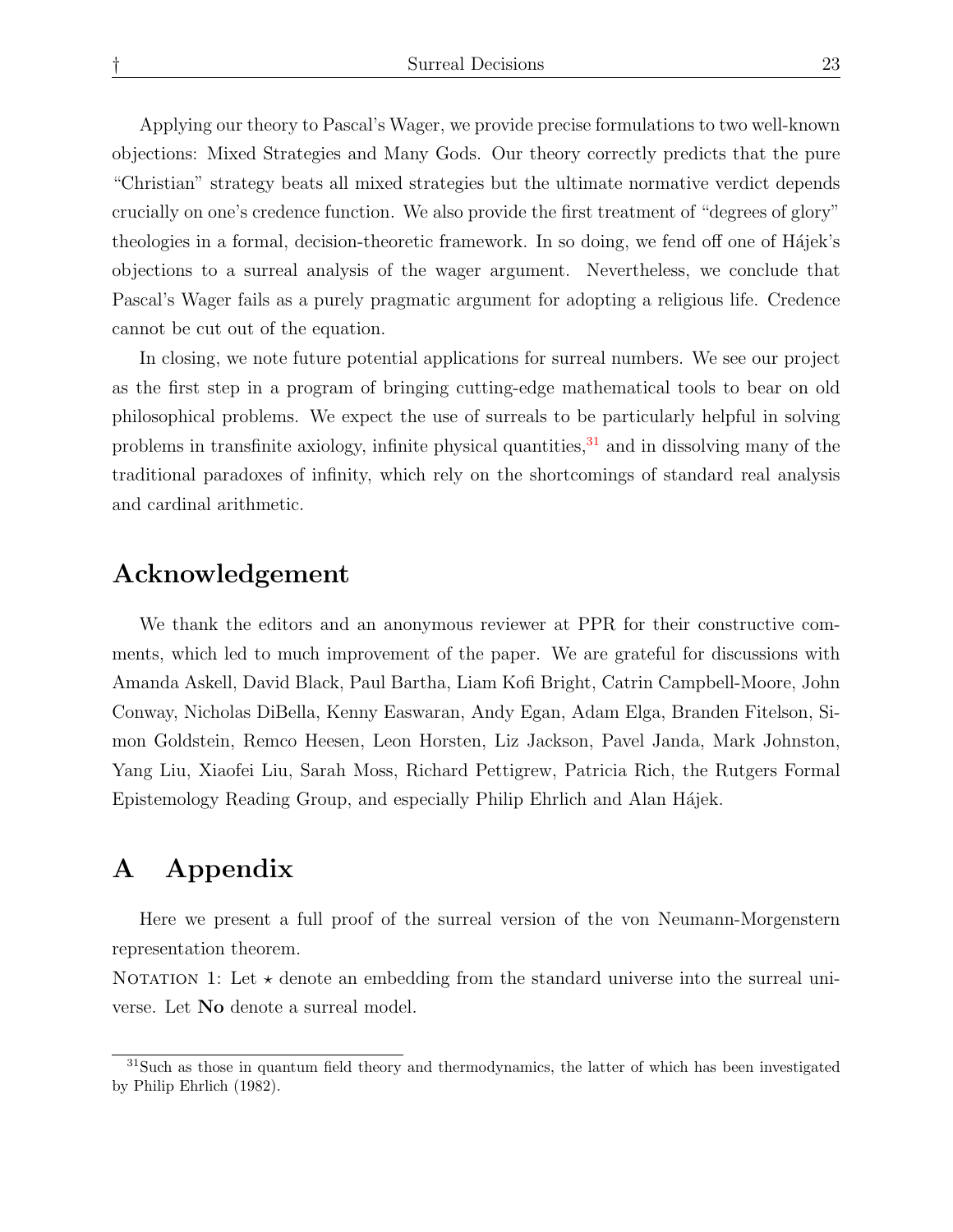theorem 1 (Surreal von Neumann-Morgenstern Theorem): Let X be a finite space of lotteries, and let  $\preceq$  be a binary relation  $\subseteq X \times X$ . Then  $\preceq$  admits an expected utility representation  $U : X \to \mathbf{No}$  such that  $\forall x, y \in X$ 

- $U(x) \le U(y) \Leftrightarrow x \le y$  if and only if  $\preceq$  satisfies all of the following:
- 1. Completeness:  $\forall x, y \in X$ , either  $x \preceq y$  or  $y \preceq x$ .
- 2. Transitivity:  $\forall x, y, z \in X$ , if  $x \preceq y$  and  $y \preceq z$ , then  $x \preceq z$ .
- 3. Continuity $\star: \forall x, y, z \in X$ , if  $x \leq y \leq z$ , then there exist a surreal  $p \in \star[0,1]$  such that  $px + (1-p)z \sim y.$
- 4. Independence\*:  $\forall x, y, z \in X, \forall p \in \star (0,1], x \preceq y$  if and only if  $px + (1 p)z \preceq z$  $py + (1 - p)z$ .

Proof: We adopt the usual constructive proof strategy for the von Neumann-Morgenstern representation theorem. We will use the proof to illustrate the content of Continuity $\star$  and Independence $\star$  as well as some properties of surreal numbers.

 $(\Rightarrow)$  This is, as usual, the easier direction. Suppose the existence of an expected utility representation  $U: X \to \mathbb{N}$ o such that  $\forall x, y \in X, U(x) \leq U(y) \Leftrightarrow x \preceq y$ . We want to show that  $\preceq$  satisfies Completeness, Transitivity, Continuity and Independence.

(Completeness) Take any  $x, y \in X$ , suppose that it is not the case that  $x \preceq y$ . Then it is not the case that  $U(x) \le U(y)$ . Since  $U(x), U(y) \in \mathbf{No}, U(x) \ge U(y)$ . (Application of a theorem about  $\leq$  as a linear ordering of the surreal field.) Thus,  $y \leq x$ .

(Transitivity) Take any  $x, y, z \in X$ , suppose that  $x \preceq y$  and  $y \preceq z$ . Then  $U(x) \leq U(y)$ and  $U(y) \le U(z)$ . Since  $U(x)$ ,  $U(y)$ ,  $U(z) \in \mathbf{No}$ ,  $U(x) \ge U(z)$ . (Application of a theorem about  $\leq$  as a linear ordering of the surreal field.) Thus,  $x \leq z$ .

(Continuity $\star$ ) Take any  $x, y, z \in X$ , suppose that  $x \preceq y \preceq z$ . Then  $U(x) \leq U(y) \leq U(z)$ . Now,  $U(x)$ ,  $U(y)$ ,  $U(z) \in \mathbf{No}$ . Since in No infinitesimals are well-defined, take  $p = \frac{U(y) - U(z)}{U(x) - U(z)}$  $\frac{U(y)-U(z)}{U(x)-U(z)}$ . Then,  $pU(x) + (1 - p)U(z) = U(y)$ . By the well-known fact that any expected utility representation is linear, we have that  $px + (1 - p)z \sim y$ .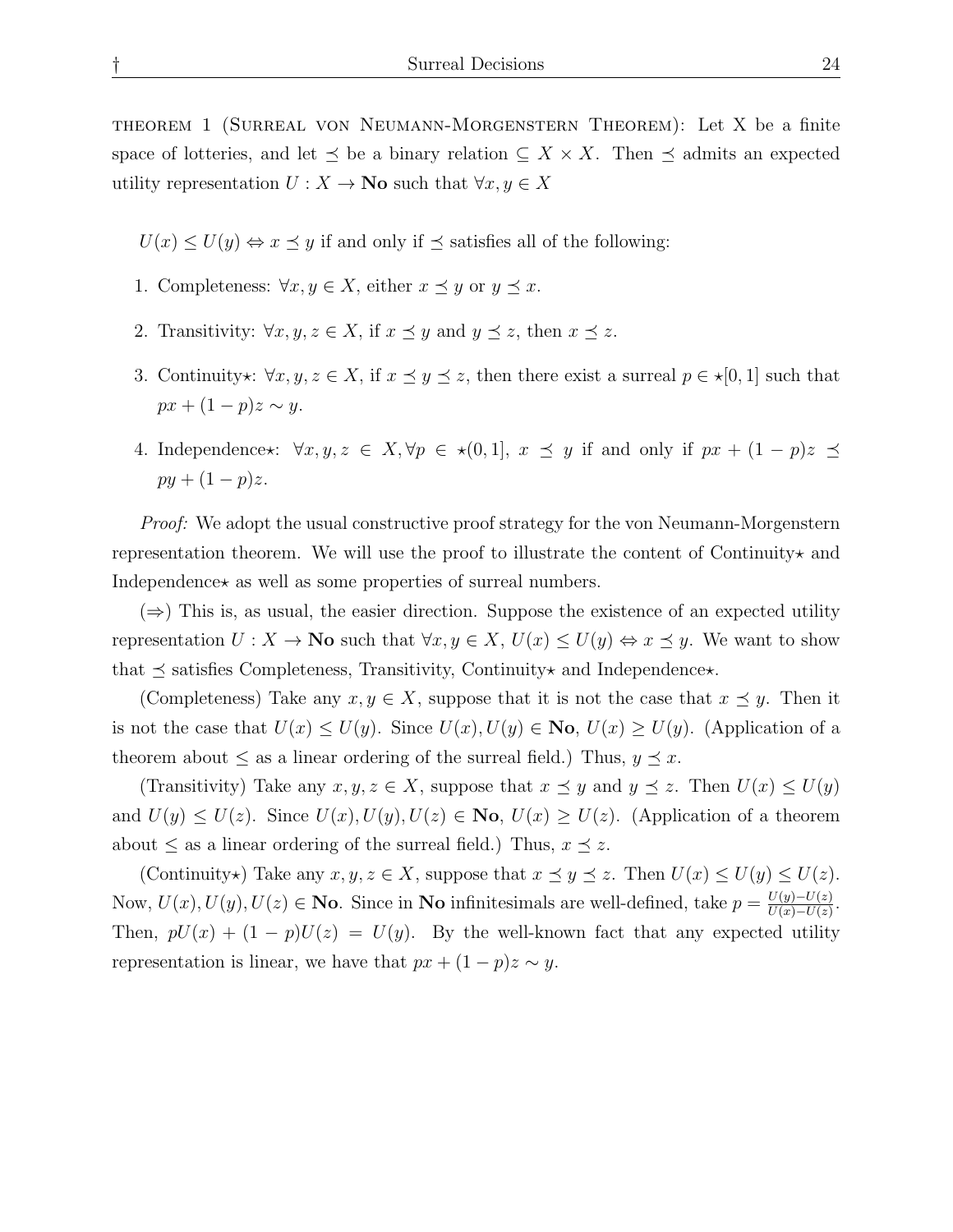(Independence $\star$ ) Take any  $x, y, z \in X, p \in \star(0, 1]$ . We have:

$$
x \preceq y \Leftrightarrow U(x) \le U(y)
$$
  
\n
$$
\Leftrightarrow pU(x) \le pU(y)
$$
  
\n
$$
\Leftrightarrow pU(x) + (1 - p)U(z) \le pU(y) + (1 - p)U(z)
$$
  
\n
$$
\Leftrightarrow px + (1 - p)z \preceq py + (1 - p)z
$$

 $(\Leftarrow)$  Suppose that  $\preceq$  satisfies Completeness, Transitivity, Continuity and Independence. We want to construct a  $\star$ -affine function  $U : X \to \mathbb{N}$ o such that  $\forall x, y \in X, U(x) \leq U(y) \Leftrightarrow$  $x \preceq y$ . As usual<sup>[32](#page-0-0)</sup>, let  $\overline{p}$  and  $\underline{p}$  denote the  $\preceq$ -top and  $\preceq$ -bottom elements in X. If  $\preceq$  admits several maximals and several minimals, then let  $\bar{p}$  and  $p$  denote some representatives of the equivalence classes of maximals / minimals. If  $\bar{p} \sim p$ , then choose any constant surreal function and we are done. Suppose  $\bar{p} \succ p$ . By Continuity and Independence is, suppose that  $1 > b > a > 0$ , we have:

$$
\overline{p} \sim b\overline{p} + (1 - b)\overline{p}
$$
\n
$$
\succ b\overline{p} + (1 - b)\underline{p}
$$
\n
$$
\sim (b - a)\overline{p} + a\overline{p} + (1 - b)\underline{p}
$$
\n
$$
\succ (b - a)\underline{p} + a\overline{p} + (1 - b)\underline{p}
$$
\n
$$
\sim a\overline{p} + (1 - a)\underline{p}
$$
\n
$$
\succ \underline{p}
$$

Thus,

$$
\overline{p} \succ b\overline{p} + (1 - b)\underline{p} \succ a\overline{p} + (1 - a)\underline{p} \succ \underline{p} \tag{1}
$$

(Lemma)  $\forall p \in X, \exists! \lambda_p \in \mathbf{No} \text{ such that } \lambda_p \overline{p} + (1 - \lambda_p) p \sim p.$ 

Existence: By Continuity $\star$ , for  $\bar{p} \succeq p \succeq \bar{p}$ , there is a surreal  $\lambda_p$  s.t.  $\lambda_p \bar{p} + (1 - \lambda_p) \underline{p} \sim p$ . Uniqueness: By Inequality (1), if there are  $\lambda_1$  and  $\lambda_2$  s.t.  $\lambda_1 > \lambda_2$ , then  $\lambda_1 \overline{p} + (1-\lambda_1)\underline{p}$  $\lambda_2 \bar{p} + (1 - \lambda_2)p$ . Thus, there is at most one  $\lambda_p$  s.t.  $\lambda_p \bar{p} + (1 - \lambda_p)p \sim p$ .

Therefore, (Lemma) is true.

Now, because of (Lemma), we can construct the desired utility function as  $U(p) = \lambda_p$ .

<sup>&</sup>lt;sup>32</sup>The following proof follows closely Jonathan Levin's online notes at: http://web.stanford.edu/ jdlevin/Econ%20202/Uncertainty.pdf. Accessed on March 7, 2015.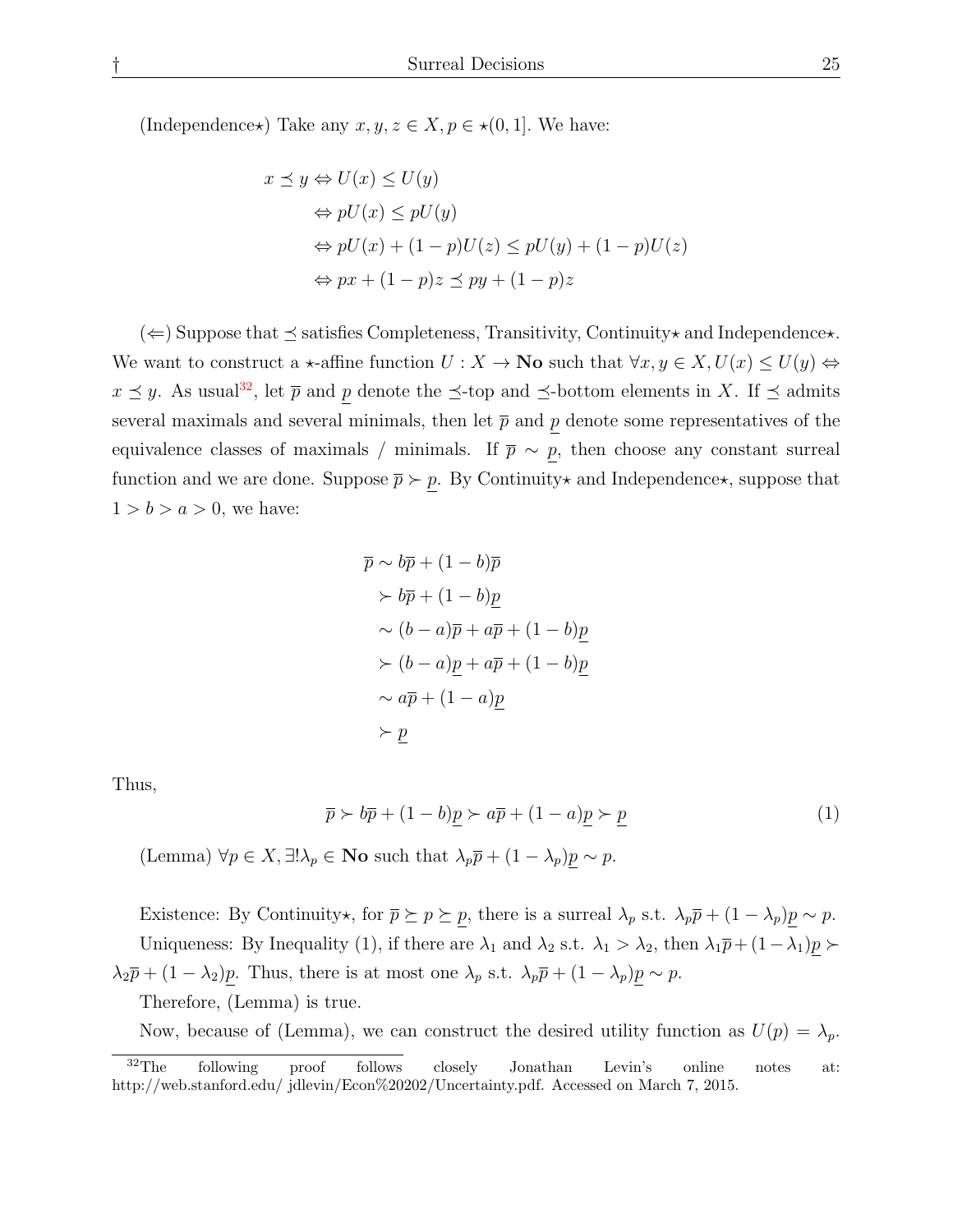We know:

$$
p \succeq q \Leftrightarrow \lambda_p \overline{p} + (1 - \lambda_p) \underline{p} \ge \lambda_q \overline{p} + (1 - \lambda_q) \underline{p} \Leftrightarrow \lambda_p \ge \lambda_q.
$$

In the final step of the proof, we show that  $U$  is linear, i.e.

$$
\forall a \in \star[0,1], \forall p, p' \in X, U(ap + (1-a)p') = aU(p) + (1-a)U(p').
$$

Take  $a \in \star[0,1], p, p' \in X$ . By the construction of  $U(p)$ , we have:  $p \sim U(p)\overline{p} + (1-U(p))p$ and  $p' \sim U(p')\overline{p} + (1 - U(p'))\underline{p}$ . Thus,

$$
ap + (1 - a)p' \sim (aU(p) + (1 - a)U(p'))\overline{p} + (1 - (aU(p) + (1 - a)U(p')))\underline{p}
$$
 (2)

By the construction of  $U(p)$ , we know that  $U(ap + (1 - a)p')$  is the unique  $\lambda$  s.t.  $ap +$  $(1-a)p' \sim \lambda \bar{p} + (1-\lambda)\underline{p}$ . Because of (2),  $\lambda = aU(p) + (1-a)U(p')$ .

Therefore,  $U(ap+(1-a)p') = aU(p)+(1-a)U(p')$ . So U is indeed a linear utility function. Moreover, any linear utility function has an expected utility form (since any lottery  $x$  can be written as a probabilistic mixture of lotteries in X). So U has an expected utility form.  $\Box$ 

#### Works Cited

- 1. Augustine [1993]. The City of God, trans. Marcus Dods. New York: Random House, Inc.
- 2. Bartha, Paul [2007]. "Taking Stock of Infinite Value: Pascal's Wager and Relative Utilities." Synthese, 154: 5-52.
- 3. Bartha, Paul [MS]. "Making Do Without Expectations."
- 4. Benci, Vieri, Leon Horsten, and Sylvia Wenmackers [2013]. "Non-Archimedean Probability." Milan Journal of Mathematics, 81, pp. 121-51.
- 5. Benci, Vieri, Leon Horsten, and Sylvia Wenmackers [2016]. "Infinitesimal Probabilities." British Journal for the Philosophy of Science, advance access.
- 6. Buchak, Lara [2014]. Risk and Rationality, Oxford University Press.
- 7. Cargile, James [1966]. "Pascal's Wager," Philosophy, 35: 250-7.
- 8. Colyvan, Mark [2006]. "No Expectations," Mind, 115:695-702.
- 9.  $[2008]$ . "Relative Expectation Theory" Journal of Philosophy, 105(1): 37-44.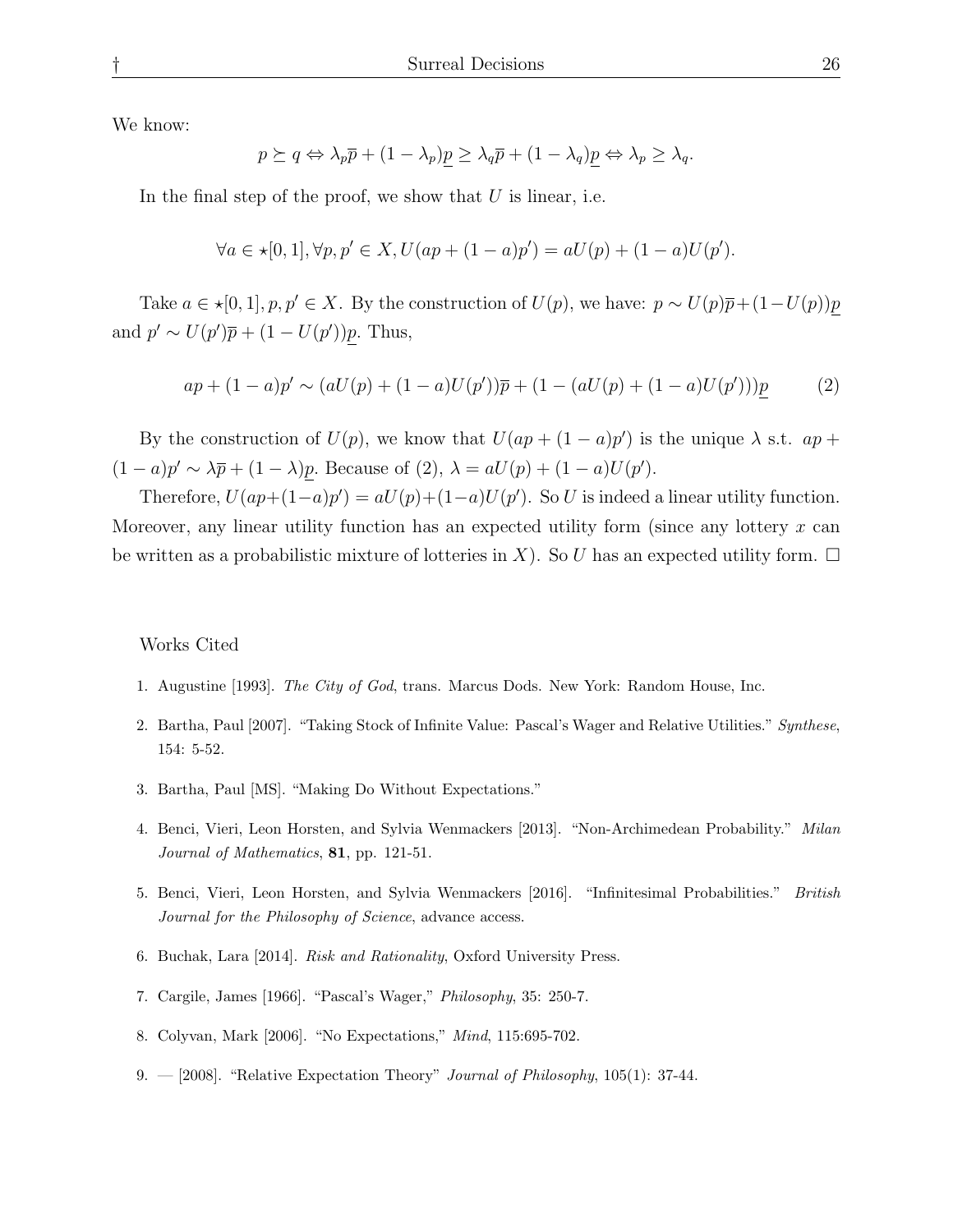- 10. Colyvan, Mark, and Alan Hájek [2016]. "Making Ado Without Expectations." Mind, published online May 6, 2016.
- 11. Conway, John [1974]. On Numbers and Games, Natick: A.K. Peters/CRC Press.
- 12. Diderot, Denis [1746]. Pensees Philosophiques, reprinted Whitefish, MN: Kessinger Publishing, 2009.
- 13. Easwaran, Kenny [Ms.]. "Dr. Truthlove, or How I Learned to Stop Worrying and Love Bayesian Probabilities."
- 14. Ehrlich, Phillip [1982]. "Negative, Infinite, and Hotter than Infinite Temperatures," The Bulletin of Symbolic Logic 18 (1): 1-45.
- 15. Ehrlich, Phillip [2012]. "The Absolute Arithmetic Continuum and The Unification of All Numbers Great and Small," Synthese 50 (2): 233-277.
- 16. Eriksson, Lina and Alan Hájek [2007]. "What Are Degrees of Belief?" Studia Logica 86 (2): 183-213.
- 17. Fine, Terrence [2008]. "Evaluating the Pasadena, Altadena, and St. Petersburg Gambles," Mind 117:613-632
- 18. Gonshor, Harry [1986]. An Introduction to the Theory of Surreal Numbers. London Mathematical Society, Lecture Note Series 110. Cambridge University Press.
- 19. H´ajek, Alan [2003]. "Waging War on Pascal's Wager," Philosophical Review, 113:27-56.
- 20. [Forthcoming]. "Unexpected Expectations," Mind.
- 21. H´ajek, Alan and Harris Nover [2004]. "Vexing Expectations," Mind 113:237-249.
- 22. [2006]. "Perplexing Expectations," Mind 115:703-720.
- 23. [2008]. "Complex Expectations," Mind 117:643-664.
- 24. Herzberg, Frederik [2011]. "Hyperreal Utilities and Pascal's Wager." Logique Et Analyse 213:69-108.
- 25. Jordan, Jeffrey [2007]. "Pascal's Wager and James's Will To Believe," Oxford Handbook of Philosophy of Religion, Oxford: OUP.
- 26. Keisler, H. J. [1976]. Foundations of Infinitesimal Calculus, Boston: Prindle, Weber & Schmidt.
- 27. Meacham, Christopher J. G. and Jonathan Weisberg [2010], "Representation Theorems and the Foundations of Decision Theory." Australasian Journal of Philosophy, 89 (4):641-663.
- 28. Mougin, Gregory, and Elliott Sober [1994], "Betting Against Pascal's Wager", Noûs, XXVIII: 382–395.
- 29. Pascal, Blaise, [1670], Pensées, translated by A. J. Krailsheimer. New York: Pengiun, 1966.
- 30. The Qu'ran [2010]. Tr. M. A. S. Abdel Haleem. Oxford: OUP.